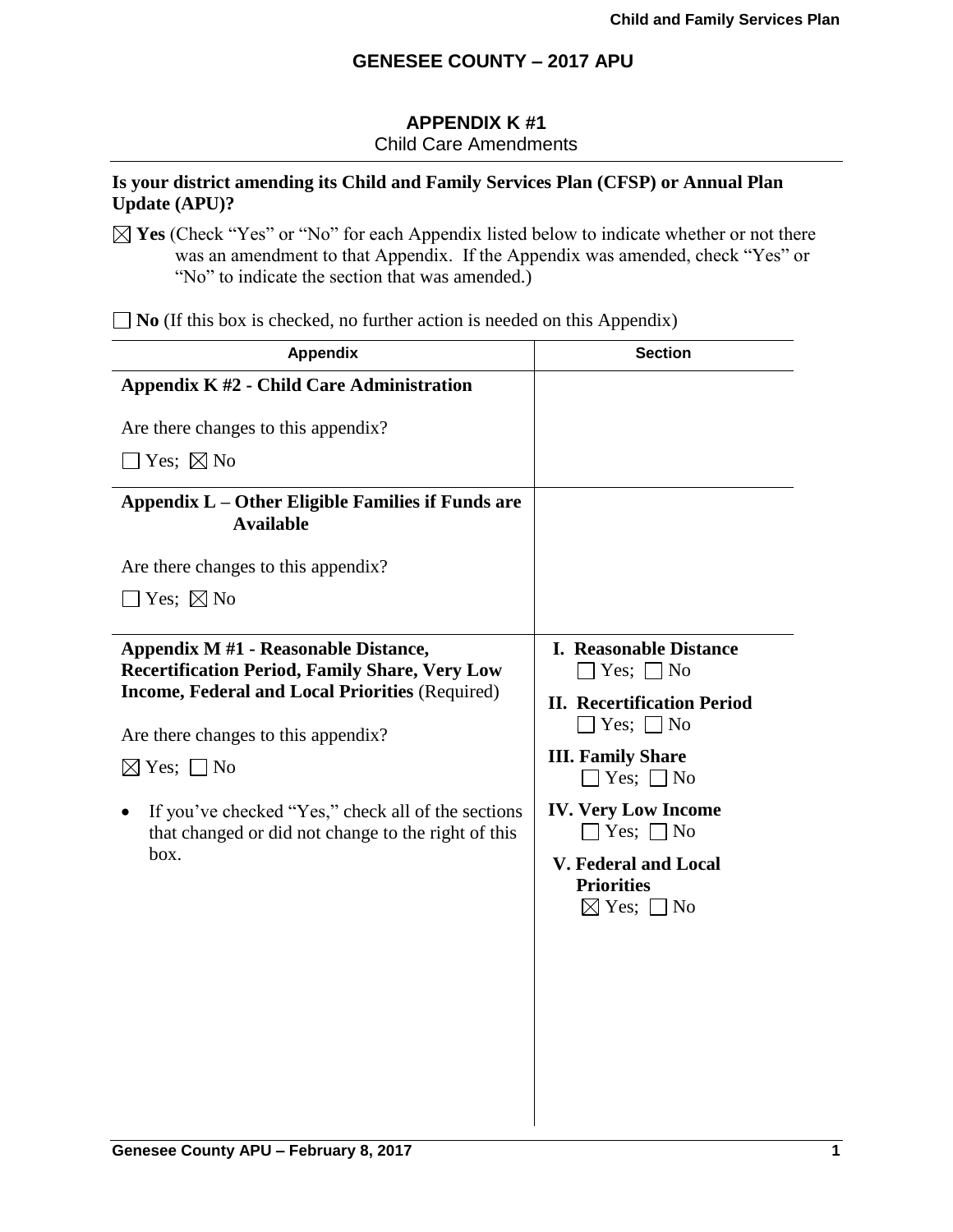| <b>GENESEE COUNTY - 2017 APU</b> |  |
|----------------------------------|--|
|----------------------------------|--|

| <b>Appendix</b>                                                                                                     | <b>Section</b>                                                                  |
|---------------------------------------------------------------------------------------------------------------------|---------------------------------------------------------------------------------|
| Appendix M #2 – Case Openings, Case Closings,<br>and Waiting List (Required)                                        | <b>I.</b> Case Openings<br>$\Box$ Yes; $\Box$ No                                |
| Are there changes to this appendix?                                                                                 | <b>II. Case Closings</b><br>$\Box$ Yes; $\Box$ No                               |
| Yes; $\boxtimes$ No                                                                                                 | <b>III.</b> Waiting List                                                        |
| If you have checked "Yes," check all of the<br>sections that changed or did not change to the<br>right of this box. | $\exists$ Yes; $\Box$ No                                                        |
| Appendix $M#3$ – Fraud and Abuse Control<br><b>Activities and Inspections (Required)</b>                            | <b>I. Fraud and Abuse Control</b><br><b>Activities</b><br>$\Box$ Yes; $\Box$ No |
| Are there changes to this appendix?                                                                                 | <b>II.</b> Inspections                                                          |
| Yes; $\boxtimes$ No                                                                                                 | $\exists$ Yes; $\Box$ No                                                        |
| If you have checked "Yes," check all of the<br>sections that changed or did not change to the<br>right of this box. |                                                                                 |
| <b>Appendix N – District Options (Required)</b>                                                                     |                                                                                 |
| Are there changes to this appendix?                                                                                 |                                                                                 |
| $\boxtimes$ Yes; $\Box$ No                                                                                          |                                                                                 |
| <b>Appendix O – Funding Set-Asides (Optional)</b>                                                                   |                                                                                 |
| Are there changes to this appendix?                                                                                 |                                                                                 |
| Yes; $\boxtimes$ No                                                                                                 |                                                                                 |
| Appendix P - Title XX Child Care (Optional)                                                                         |                                                                                 |
| Are there changes to this appendix?                                                                                 |                                                                                 |
| Yes; $\boxtimes$ No                                                                                                 |                                                                                 |
| <b>Appendix Q - Additional Local Standards for</b><br><b>Child Care Providers (Optional)</b>                        |                                                                                 |
| Are there changes to this appendix?                                                                                 |                                                                                 |
| Yes; $\boxtimes$ No                                                                                                 |                                                                                 |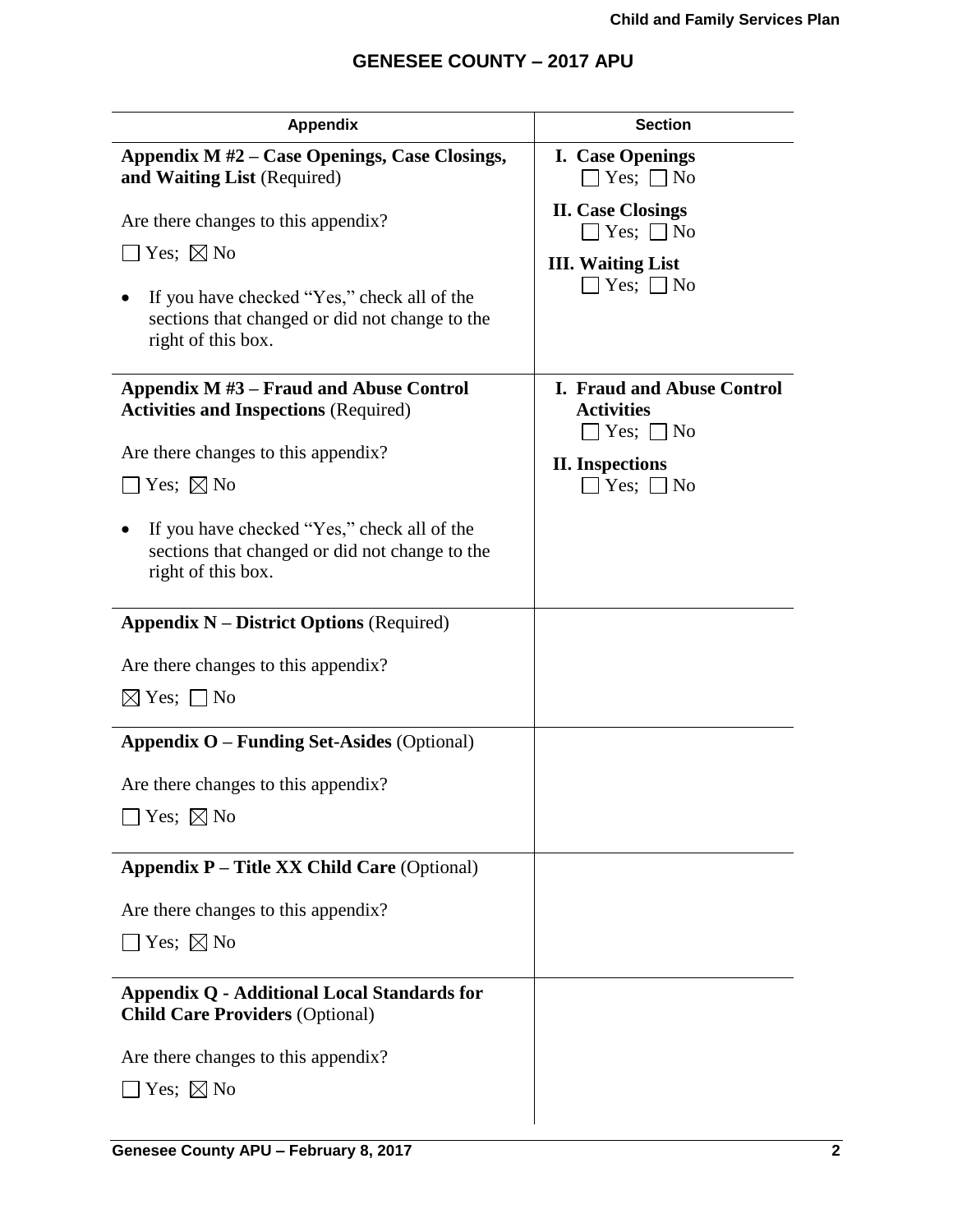| <b>GENESEE COUNTY - 2017 APU</b> |  |
|----------------------------------|--|
|----------------------------------|--|

| <b>Appendix</b>                                                                                                                                                                                                                                                                                                                                                               | <b>Section</b>                                                                                                                                                                                                                                                                                                    |
|-------------------------------------------------------------------------------------------------------------------------------------------------------------------------------------------------------------------------------------------------------------------------------------------------------------------------------------------------------------------------------|-------------------------------------------------------------------------------------------------------------------------------------------------------------------------------------------------------------------------------------------------------------------------------------------------------------------|
| <b>Appendix R – Payment to Child Care Providers</b><br>for Absences (Optional)                                                                                                                                                                                                                                                                                                |                                                                                                                                                                                                                                                                                                                   |
| Are there changes to this appendix?<br>$\Box$ Yes; $\boxtimes$ No                                                                                                                                                                                                                                                                                                             |                                                                                                                                                                                                                                                                                                                   |
| <b>Appendix S – Payment to Child Care Providers</b>                                                                                                                                                                                                                                                                                                                           |                                                                                                                                                                                                                                                                                                                   |
| for Program Closures (Optional)<br>Are there changes to this appendix?                                                                                                                                                                                                                                                                                                        |                                                                                                                                                                                                                                                                                                                   |
| $\Box$ Yes; $\boxtimes$ No                                                                                                                                                                                                                                                                                                                                                    |                                                                                                                                                                                                                                                                                                                   |
| <b>Appendix T - Transportation, Differential</b><br><b>Payment Rates, Enhanced Market Rate for</b><br><b>Legally-Exempt Family and In-Home Providers,</b><br>and Sleep (Optional)<br>Are there changes to this appendix?<br>$\Box$ Yes; $\boxtimes$ No<br>If you have checked "Yes," check all of the<br>sections that changed or did not change to the<br>right of this box. | <b>I.</b> Transportation<br>$\top$ Yes; $\Box$ No<br><b>II. Differential Payment</b><br><b>Rates</b><br>$\Box$ Yes; $\Box$ No<br><b>III. Enhanced Market Rate</b><br>for Legally-Exempt<br><b>Family and In-Home</b><br><b>Providers</b><br>$\Box$ Yes; $\Box$ No<br><b>IV. Sleep</b><br>$\exists$ Yes; $\Box$ No |
| Appendix U – Child Care Exceeding 24 Hours,<br><b>Child Care Services Unit, Waivers, and Breaks in</b><br><b>Activities</b> (Optional)<br>Are there changes to this appendix?<br>Yes; $\boxtimes$ No<br>If you have checked "Yes," check all of the<br>sections that changed or did not change to the<br>right of this box.                                                   | I. Child Care Exceeding 24<br><b>Hours</b><br>$\Box$ Yes; $\Box$ No<br><b>II. Child Care Services Unit</b><br>$\Box$ Yes; $\Box$ No<br><b>III. Waivers</b><br>Yes; $\Box$ No<br><b>IV. Breaks in Activities</b><br>Yes; $\Box$ No                                                                                 |
|                                                                                                                                                                                                                                                                                                                                                                               |                                                                                                                                                                                                                                                                                                                   |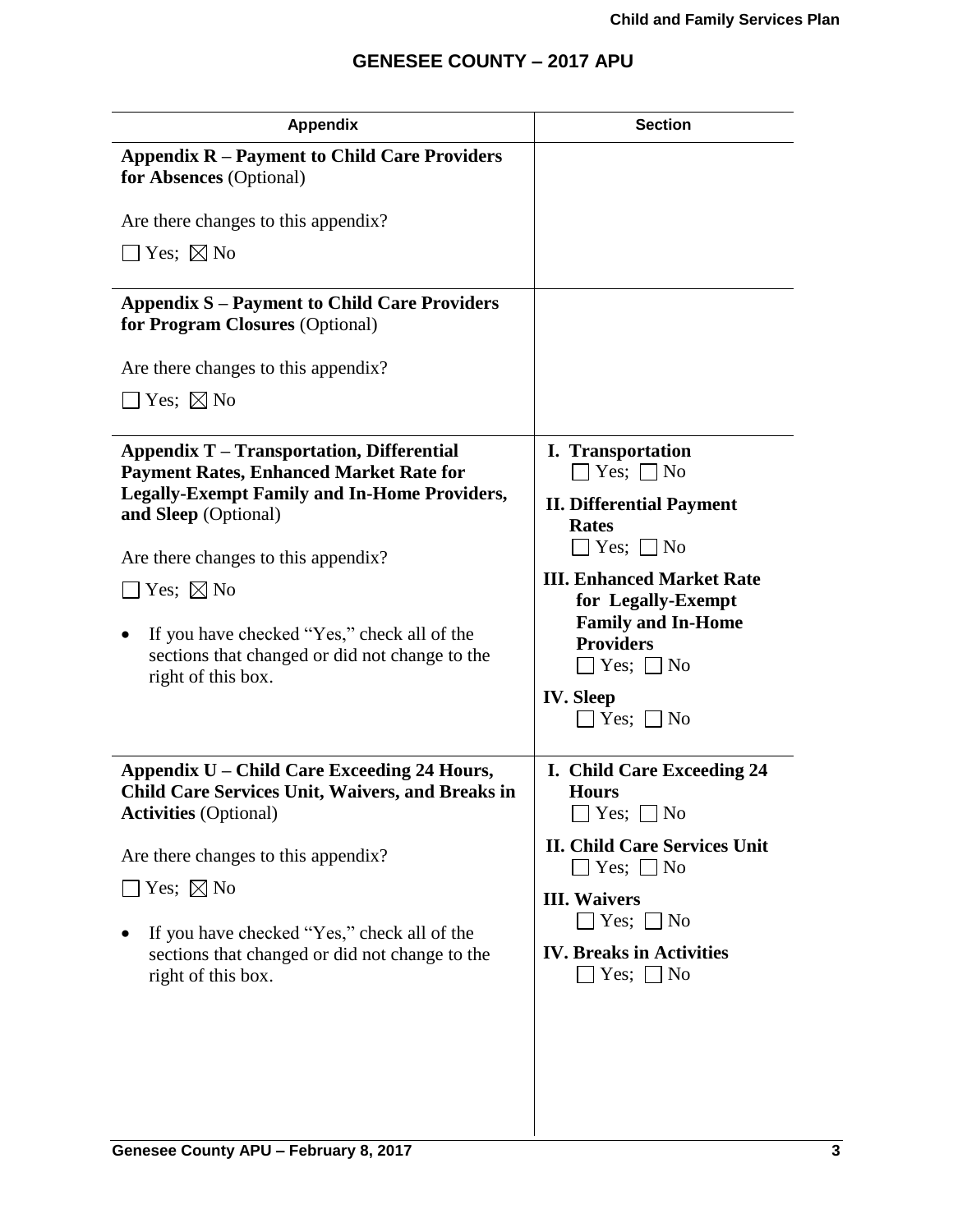# **APPENDIX K #2**

# Child Care Administration

| I. Describe how your district is organized to administer the child care program, including any<br>functions that are subcontracted to an outside agency. |
|----------------------------------------------------------------------------------------------------------------------------------------------------------|
| 1. Identify the unit that has primary responsibility for the administration of child care for:                                                           |
| a. Public Assistance Families: Programs                                                                                                                  |
| <b>b.</b> Transitioning Families: Programs                                                                                                               |
| c. Income Eligible Families: Programs                                                                                                                    |
| d. Title XX: Services                                                                                                                                    |
| 2. Provide the following information on the use of New York State Child Care Block Grant<br>(NYSCCBG) Funds.                                             |
| a. FFY 2015-2016 Rollover funds (available from the NYSCCBG                                                                                              |
|                                                                                                                                                          |
| c. Estimate of Flexible Funds for Family Services                                                                                                        |
|                                                                                                                                                          |
|                                                                                                                                                          |
|                                                                                                                                                          |
| f. Subsidy<br>\$1,137,439.00                                                                                                                             |
|                                                                                                                                                          |
|                                                                                                                                                          |
| 3. Does your district have a contract or formal agreement with another organization to                                                                   |

perform any of the following functions using the NYSCCBG?

| <b>Function</b>                                                                                   | Organization | <b>Amount of Contract</b> |
|---------------------------------------------------------------------------------------------------|--------------|---------------------------|
| Subsidy eligibility screening<br>a.                                                               |              |                           |
| Determining if legally-exempt<br>b.<br>providers meet OCFS-approved<br>additional local standards |              |                           |
| Assistance in locating care<br>c.                                                                 |              |                           |
| Child care information systems<br>d.                                                              |              |                           |
| Payment processing<br>е.                                                                          |              |                           |
| Other, specify:                                                                                   |              |                           |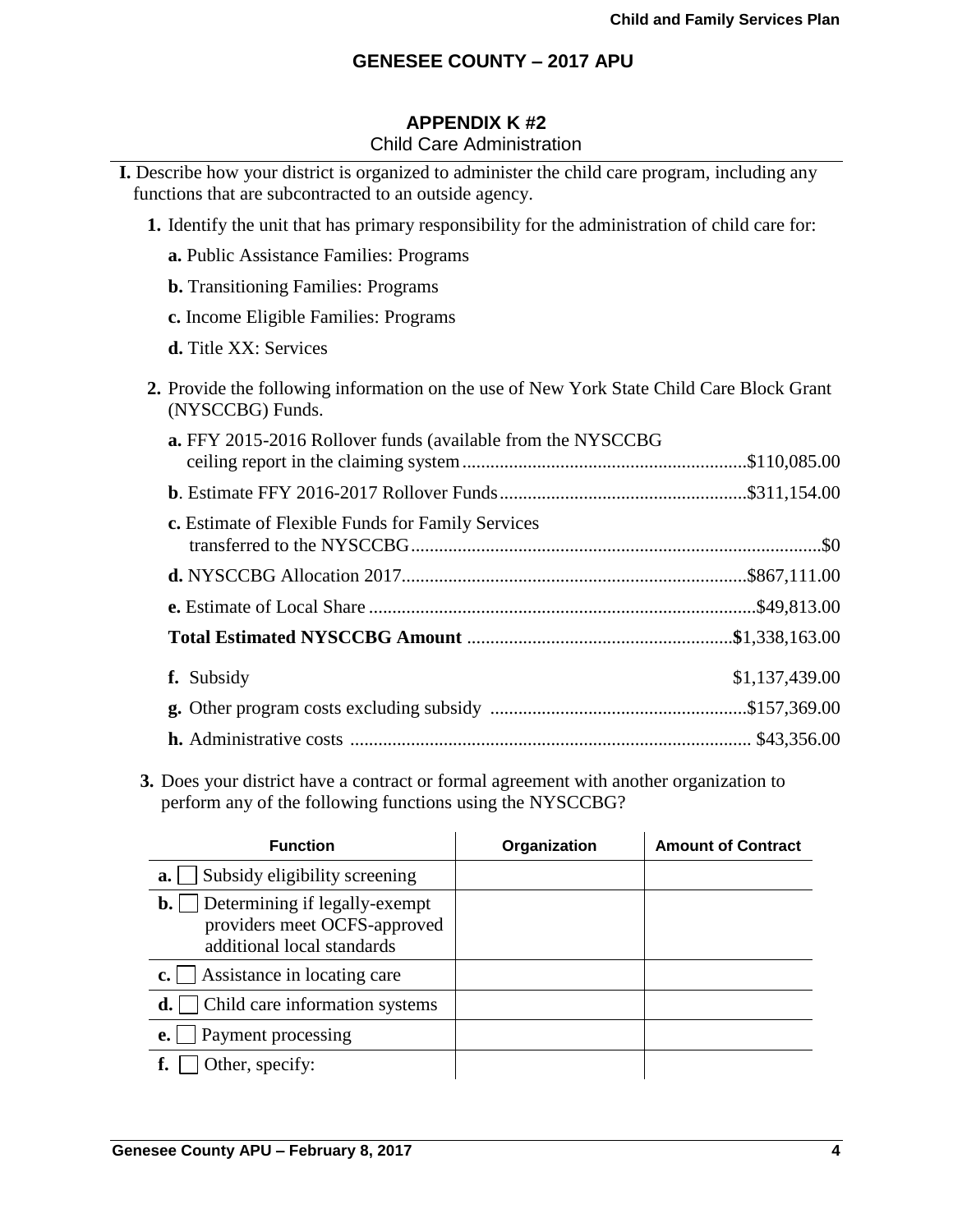## **APPENDIX L** Other Eligible Families if Funds are Available (Required)

**I.** Listed below are the optional categories of eligible families that your district can include as part of its County Plan. Select any categories your district wants to serve using the NYSCCBG funds and describe any limitations associated with the category.

| <b>Optional Categories</b>                                                                                                                                                                                                                                                                                                                                                                   | Option                            | <b>Limitations</b> |
|----------------------------------------------------------------------------------------------------------------------------------------------------------------------------------------------------------------------------------------------------------------------------------------------------------------------------------------------------------------------------------------------|-----------------------------------|--------------------|
| 1. Public Assistance (PA) families participating in an<br>approved activity in addition to their required<br>work activity.                                                                                                                                                                                                                                                                  | $\boxtimes$ Yes<br>N <sub>o</sub> |                    |
| 2. PA families or families with incomes up to 200% of<br>the State Income Standard when child care services<br>are needed for the child to be protected because the<br>caretaker is:                                                                                                                                                                                                         |                                   |                    |
| a) participating in an approved substance abuse<br>treatment program                                                                                                                                                                                                                                                                                                                         | $\boxtimes$ Yes<br>N <sub>o</sub> |                    |
| <b>b</b> ) homeless                                                                                                                                                                                                                                                                                                                                                                          | Yes<br>N <sub>o</sub>             |                    |
| a victim of domestic violence and participating<br>c)<br>in an approved activity                                                                                                                                                                                                                                                                                                             | $\boxtimes$ Yes<br>N <sub>o</sub> |                    |
| <b>d</b> ) in an emergency situation of short duration                                                                                                                                                                                                                                                                                                                                       | $\boxtimes$ Yes<br>N <sub>o</sub> |                    |
| 3. Families with an open child protective services<br>case when child care is needed to protect the child.                                                                                                                                                                                                                                                                                   | $\boxtimes$ Yes<br>N <sub>o</sub> |                    |
| 4. Families with incomes up to 200% of the State<br>Income Standard when child care services are<br>needed for the child to be protected because the<br>child's caretaker:                                                                                                                                                                                                                   |                                   |                    |
| a) is physically or mentally incapacitated                                                                                                                                                                                                                                                                                                                                                   | $\boxtimes$ Yes<br>N <sub>o</sub> |                    |
| <b>b</b> ) has family duties away from home                                                                                                                                                                                                                                                                                                                                                  | $\boxtimes$ Yes<br>N <sub>o</sub> |                    |
| <b>5.</b> Families with incomes up to 200% of the State<br>Income Standard when child care services are<br>needed for the child's caretaker to actively seek<br>employment for a period up to six months. Child<br>care services will be available only for the portion<br>of the day the family is able to document is<br>directly related to the caretaker engaging in such<br>activities. | $\boxtimes$ Yes<br>N <sub>o</sub> |                    |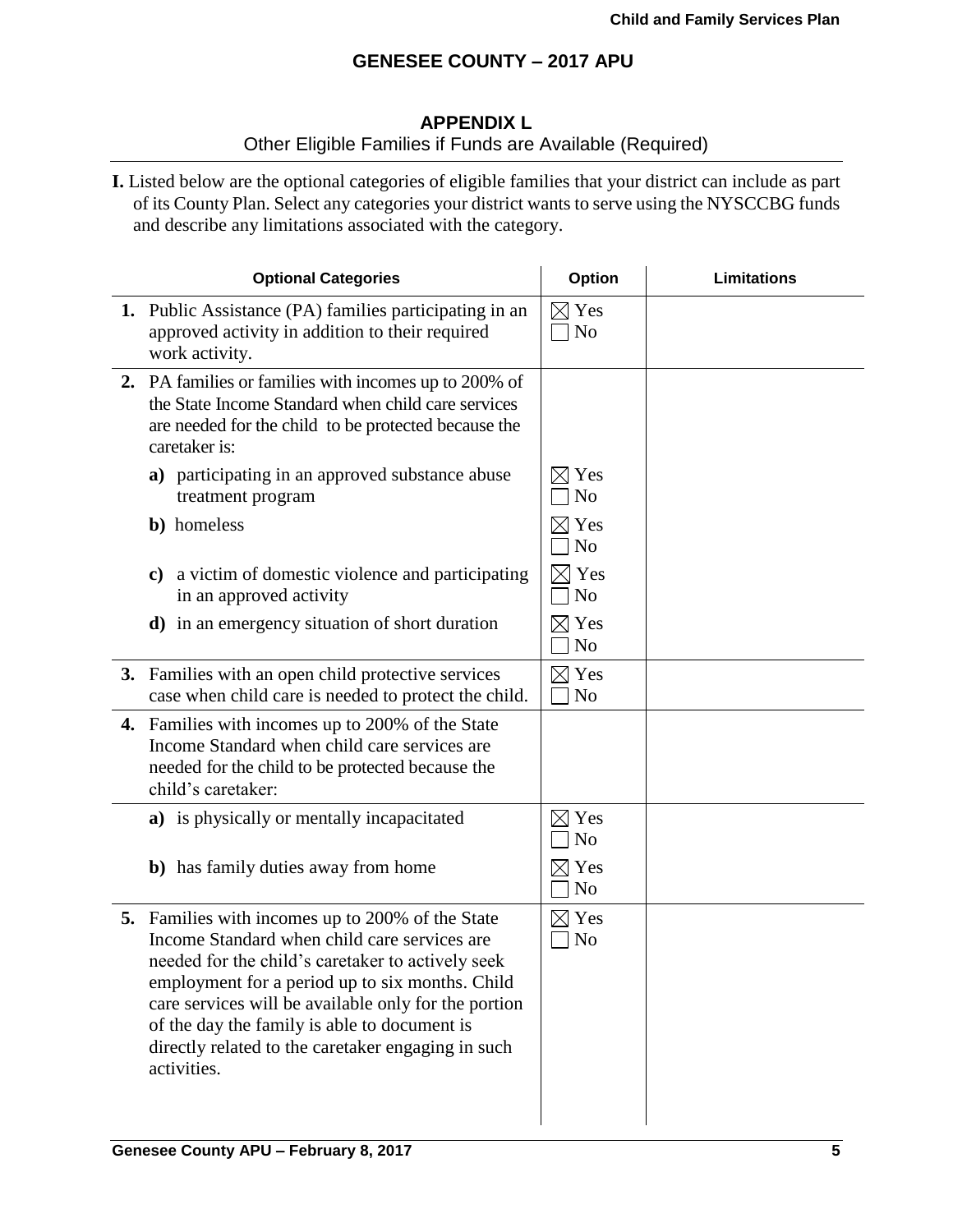| <b>Optional Categories</b>                                                                                                                                                                                                                  | Option                            | <b>Limitations</b> |
|---------------------------------------------------------------------------------------------------------------------------------------------------------------------------------------------------------------------------------------------|-----------------------------------|--------------------|
| <b>6.</b> PA families where a sanctioned parent or caretaker<br>relative is participating in unsubsidized<br>employment, earning wages at a level equal to or<br>greater than the minimum amount under law.                                 | $\boxtimes$ Yes<br>N <sub>o</sub> |                    |
| <b>7.</b> Families with incomes up to 200% of the State<br>Income Standard when child care services are<br>needed for the child's caretaker to participate in:                                                                              |                                   |                    |
| a) a public or private educational facility<br>providing a standard high school curriculum<br>offered by or approved by the local school<br>district                                                                                        | $\boxtimes$ Yes<br>N <sub>o</sub> |                    |
| <b>b</b> ) an education program that prepares an<br>individual to obtain a NYS High School<br>equivalency diploma                                                                                                                           | $\boxtimes$ Yes<br>N <sub>o</sub> |                    |
| c) a program providing basic remedial education<br>in the areas of reading, writing, mathematics,<br>and oral communications for individuals<br>functioning below the ninth month of the<br>eighth grade level                              | $\boxtimes$ Yes<br>N <sub>o</sub> |                    |
| a program providing literacy training designed<br>d)<br>to help individuals improve their ability to read<br>and write                                                                                                                      | $\boxtimes$ Yes<br>N <sub>o</sub> |                    |
| an English as a second language (ESL)<br>e)<br>instructional program designed to develop skills<br>in listening, speaking, reading, and writing the<br>English language for individuals whose primary<br>language is other than English     | Yes<br>N <sub>o</sub>             |                    |
| a two-year full-time degree granting program<br>${\bf f}$<br>at a community college, a two-year college, or<br>an undergraduate college with a specific<br>vocational goal leading to an associate's<br>degree or certificate of completion | Yes<br>$\boxtimes$ No             |                    |
| a training program, which has a specific<br>$\bf{g}$<br>occupational goal and is conducted by an<br>institution other than a college or university<br>that is licensed or approved by the State<br><b>Education Department</b>              | Yes<br>$\boxtimes$ No             |                    |
| a prevocational skill training program such as a<br>$\mathbf{h}$<br>basic education and literacy training program                                                                                                                           | Yes<br>N <sub>o</sub>             |                    |
| a demonstration project designed for<br>$\mathbf{i}$<br>vocational training or other project approved<br>by the Department of Labor                                                                                                         | Yes<br>$\boxtimes$ No             |                    |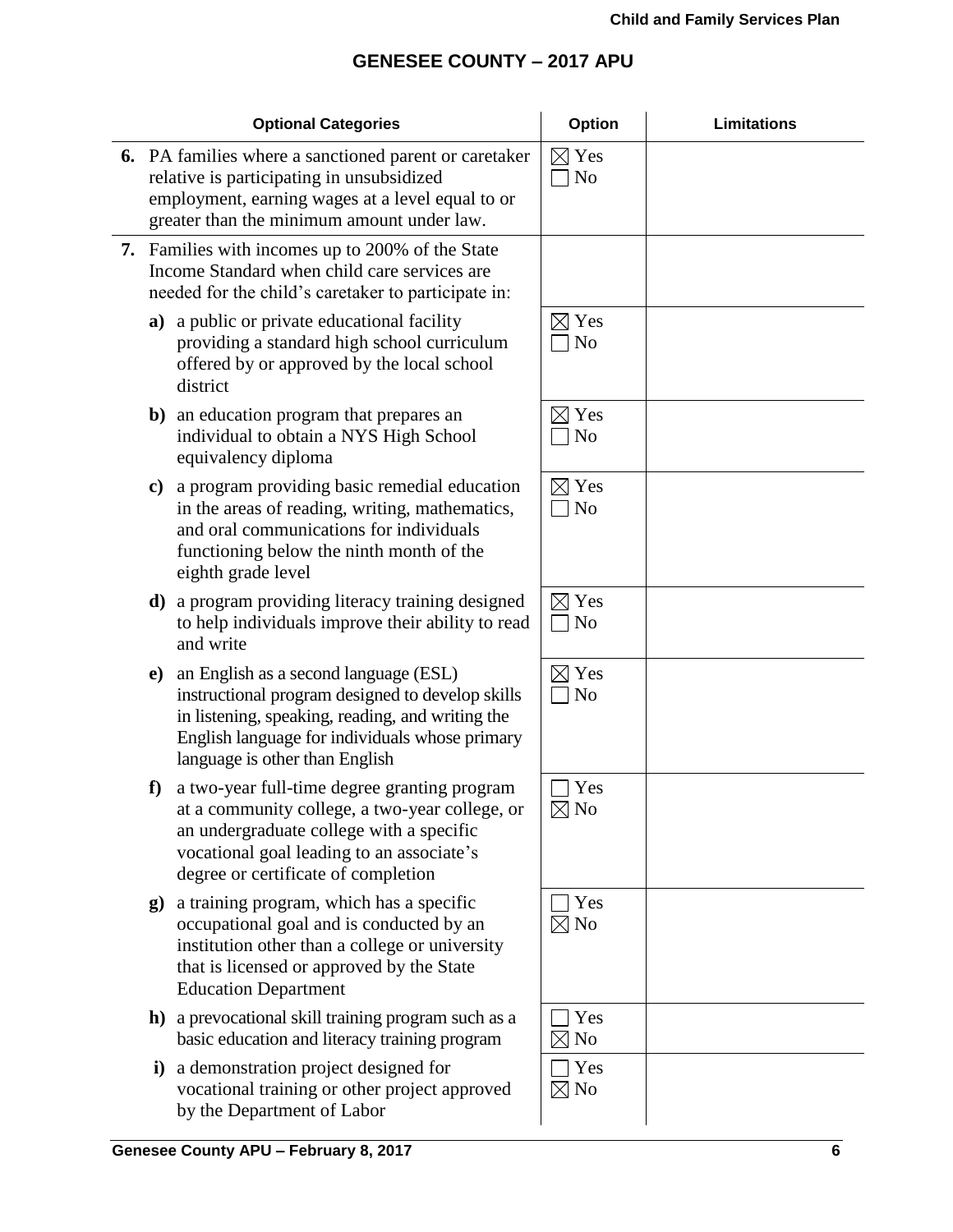| <b>Optional Categories</b>                                                                                                                                                                                                                                                                                                                                                                                                                                                                                                                                                                                      | <b>Option</b>                        | <b>Limitations</b> |
|-----------------------------------------------------------------------------------------------------------------------------------------------------------------------------------------------------------------------------------------------------------------------------------------------------------------------------------------------------------------------------------------------------------------------------------------------------------------------------------------------------------------------------------------------------------------------------------------------------------------|--------------------------------------|--------------------|
| <b>Note:</b> The caretaker must complete the selected<br>programs listed under Section 7 above within 30<br>consecutive calendar months. The caretaker cannot<br>enroll in more than one program.                                                                                                                                                                                                                                                                                                                                                                                                               |                                      |                    |
| 8. PA recipients or low-income families with<br>incomes up to 200% of the State Income Standard<br>who are satisfactorily participating in a two-year<br>program other than one with a specific vocational<br>sequence (leading to an associate's degree or<br>certificate of completion and that is reasonably<br>expected to lead to an improvement in the<br>caretaker's earning capacity) as long as the<br>caretaker is also working at least 17½ hours per<br>week. The caretaker must demonstrate his or her<br>ability to successfully complete the course of<br>study.                                 | Yes<br>$\boxtimes$ No                |                    |
| 9. PA recipients or low-income families with<br>incomes up to 200% of the State Income Standard<br>who are satisfactorily participating in a two-year<br>college or university program (other than one with<br>a specific vocational sequence) leading to an<br>associate's degree or a certificate of completion<br>that is reasonably expected to lead to an<br>improvement in the caretaker's earning capacity as<br>long as the caretaker is also working at least $17\frac{1}{2}$<br>hours per week. The caretaker must demonstrate<br>his or her ability to successfully complete the<br>course of study. | Yes<br>$\boxtimes$ No                |                    |
| 10. PA recipients or low-income families with<br>incomes up to 200% of the State Income Standard<br>who are satisfactorily participating in a four-year<br>college or university program leading to a<br>bachelor's degree and that is reasonably expected<br>to lead to an improvement in the caretaker's<br>earning capacity as long as the caretaker is also<br>working at least 17½ hours per week. The<br>caretaker must demonstrate his or her ability to<br>successfully complete the course of study.                                                                                                   | Yes<br>$\boxtimes$<br>N <sub>0</sub> |                    |
| 11. Families with incomes up to the 200% of the State<br>Income Standard when child care services are<br>needed for the child's caretaker to participate in a<br>program to train workers in an employment field<br>that currently is or is likely to be in demand in the<br>future, if the caretaker documents that he or she is                                                                                                                                                                                                                                                                               | Yes<br>$\boxtimes$ No                |                    |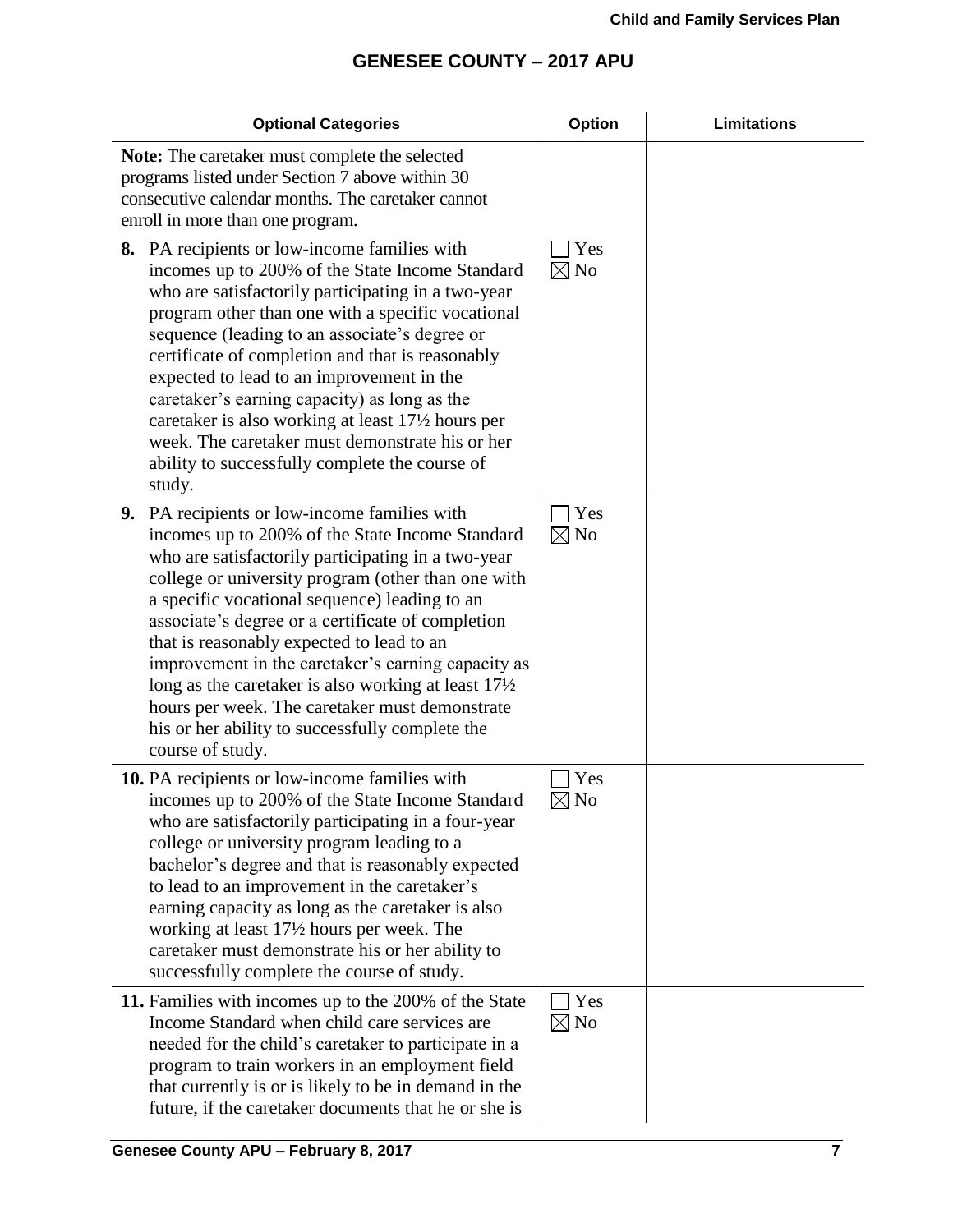| <b>Optional Categories</b>                                                                                                                                                                                                                                   | <b>Option</b> | <b>Limitations</b> |
|--------------------------------------------------------------------------------------------------------------------------------------------------------------------------------------------------------------------------------------------------------------|---------------|--------------------|
| a dislocated worker and is currently registered in<br>such a program, provided that child care services<br>are only used for the portion of the day the<br>caretaker is able to document is directly related to<br>the caretaker engaging in such a program. |               |                    |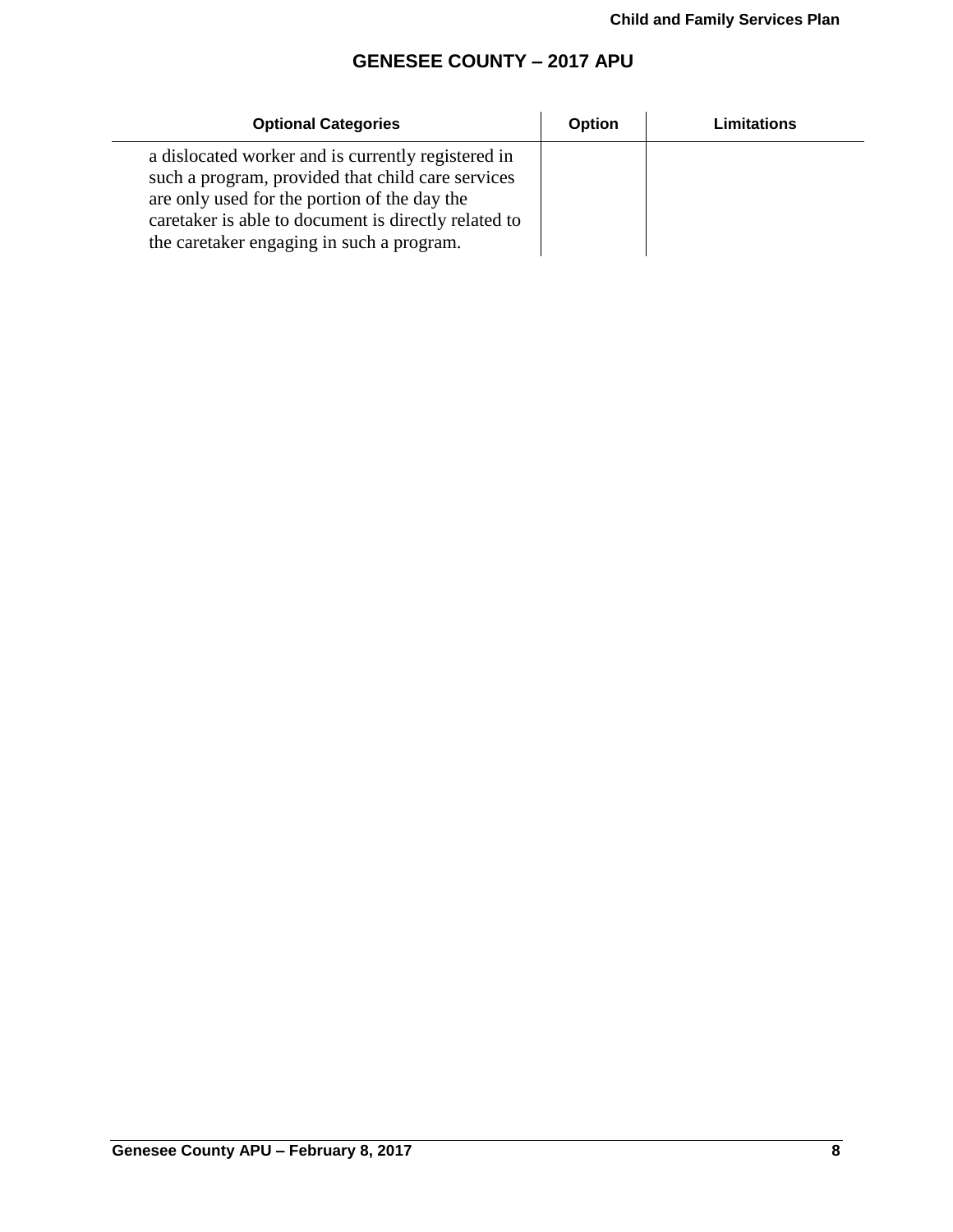### **APPENDIX M #1**

Reasonable Distance, Recertification Period, Family Share, Very Low Income, Federal and Local Priorities (Required)

#### **I. Reasonable Distance**

 Define "reasonable distance" based on community standards for determining accessible child care.

**1.** The following defines "reasonable distance": Within one hour travel from home or worksite.

**2.** Describe any steps/consultations made to arrive at your definition: Genesee County DSS considered the geographic make-up of the County and logistics of travel. It is reasonable to expect any resident to commute from any Point A to Point B in Genesee County, by car, within 60 minutes. This definition was discussed during the last public hearing on the Plan in September, 2011 and hasn't changed. Input was received from employment staff, day care providers, and the Genesee County Job Development Bureau.

#### **II. Recertification Period**

The district's recertification period for low income child care cases is every (select one):

 $\boxtimes$  six months  $\Box$  twelve months

#### **III. Family Share**

"Family Share" is the weekly amount paid towards the costs of the child care services by the child's parent or caretaker. Your district must select a family share percentage from 10% to 35% to use in calculating the amount of family share. The weekly family share of child care costs is calculated by applying the family share percentage against the amount of the family's annual gross income that is in excess of the State Income Standard divided by 52.

Family Share Percentage selected by the district 35%.

**Note:** *The family share percentage selected here must match the percentage entered in the Program Matrix in the Welfare Management System (WMS).*

#### **IV. Very Low Income**

Define "very low income" as it is used in determining priorities for child care benefits.

**"**Very Low Income" is defined as 200% of the State Income Standard.

#### **V. Federal and Local Priorities**

- **1.** The district must rank the federally mandated priorities. Cases that are ranked 1 have the highest priority for receiving child care assistance. These rankings apply to case closings and case openings.
	- **a.** Very low income as defined in Section IV:  $\Box$  Rank 1  $\Box$  Rank 2  $\Box$  Rank 3
	- **b.** Families with incomes up to 200% of the State Income Standard that have a child with special needs and a need for child care:  $\Box$  Rank 1  $\Box$  Rank 2  $\Box$  Rank 3
	- **c.** Families with incomes up to 200% of the State Income Standard that are experiencing homelessness:  $\boxtimes$  Rank 1  $\Box$  Rank 2  $\Box$  Rank 3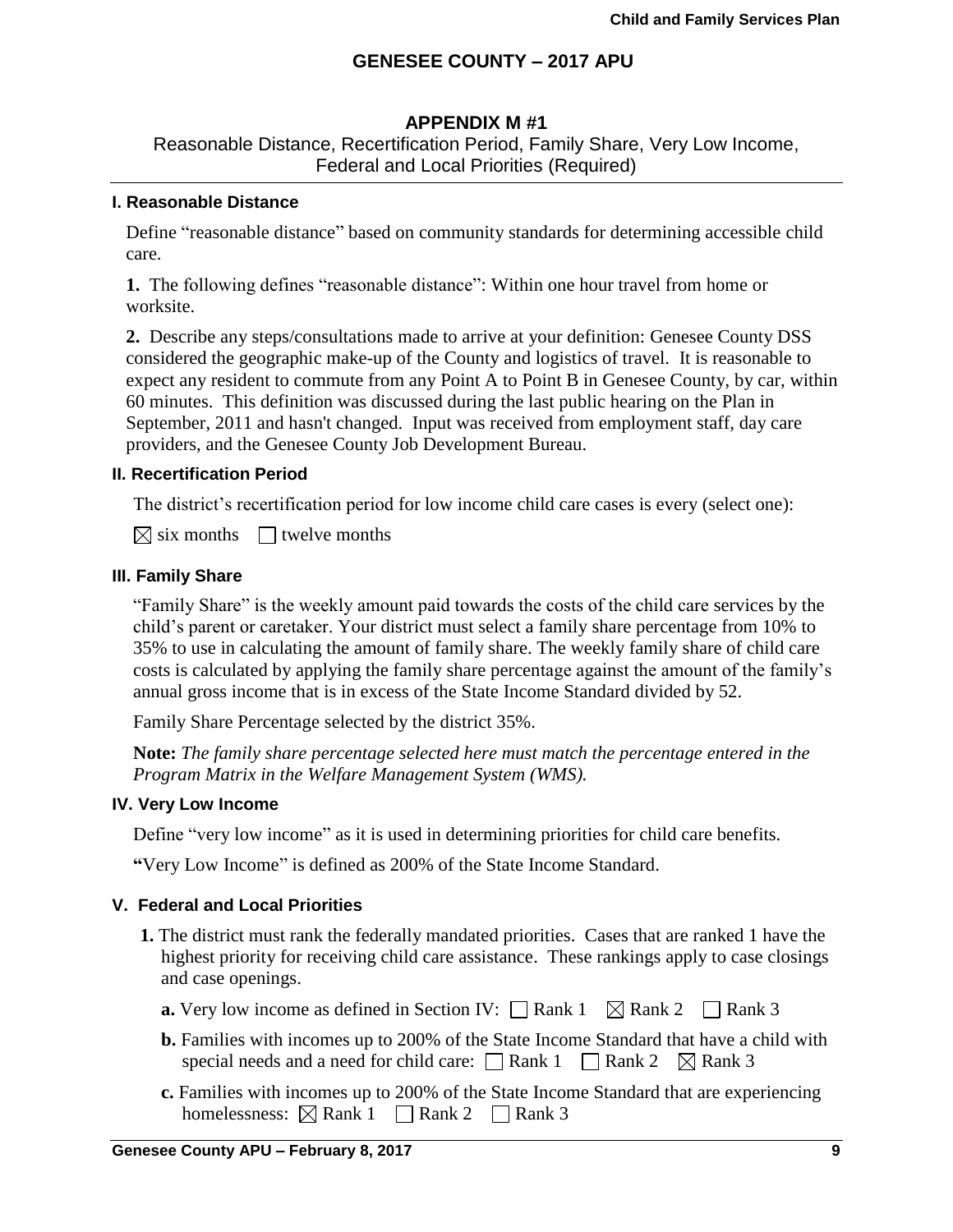- **2.** Does the district have local priorities?
	- $\Box$  Yes  $\Box$  No

If yes, list below and rank beginning with Rank 4.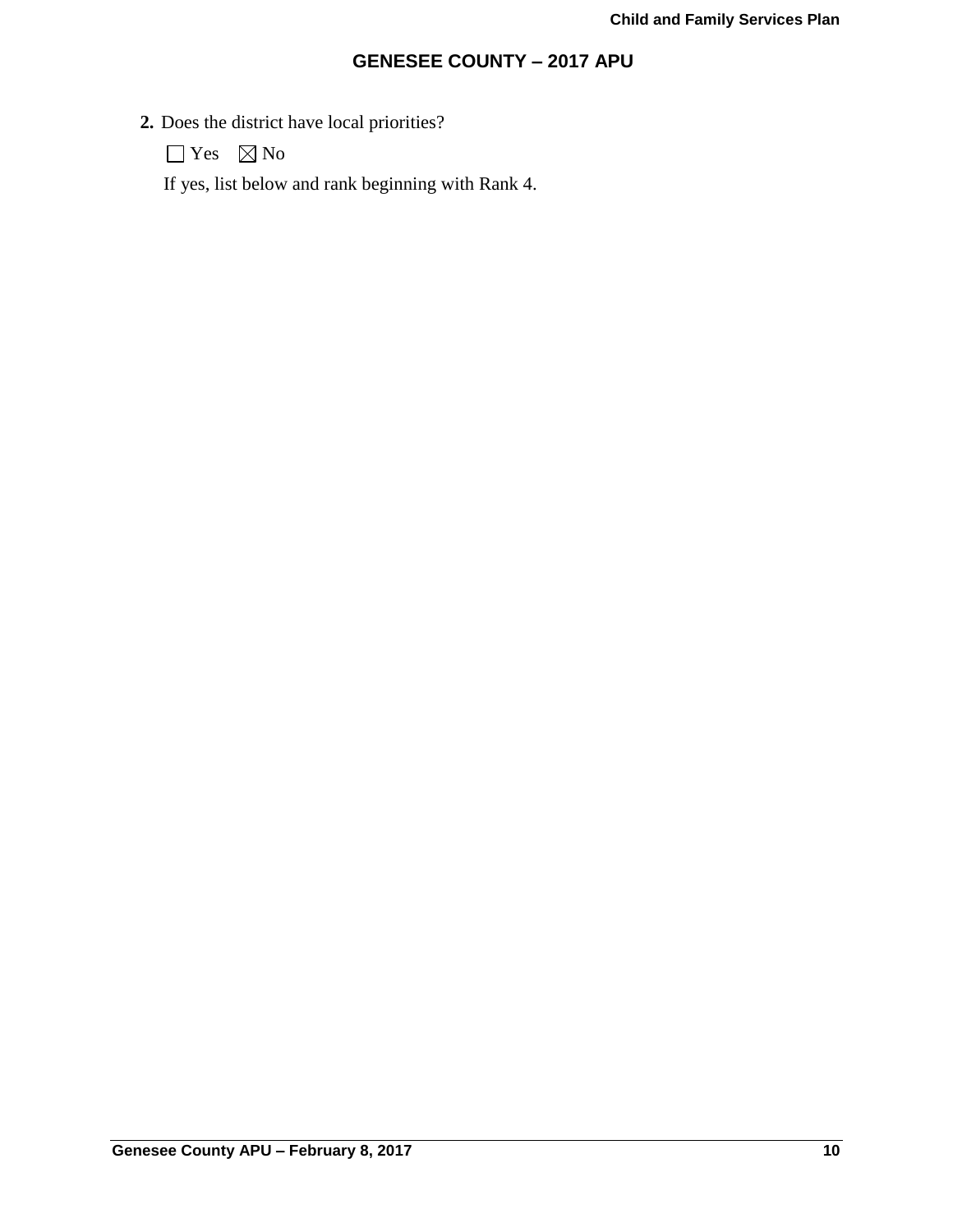## **APPENDIX M #2**

Case Openings, Case Closings, and Waiting List (Required)

#### **I. Case Openings When Funds Are Limited**

If a social services district does not have sufficient funds to provide child care services to all families who are applying, the district may decide to open certain categories of families as funds become available. The district must open federal priorities first. If the district identified local priorities, they must be opened next. **After the federal and local priorities**, identify the basis upon which the district will open cases if funds become available. Check only **ONE** of the options listed below and describe the process for opening.

### **1.** Open based on **FIRST COME, FIRST SERVED**.

- **2.**  $\boxtimes$  Open based on **INCOME**. Check one of the boxes below:
	- $\boxtimes$  The district will open cases starting from the lowest income to the highest income.
	- The district will open cases based on income bands, starting from the lowest income band to the highest income band. List the income bands, starting from the band that will be opened first:

### **3.** Open based on **CATEGORY OF FAMILY**.

List below the remaining category 2 and 3 families included in 18 NYCRR  $§415.2(a)(2)$ and 18 NYCRR  $§415.2(a)(3)$  that are not federal or local priorities in the order they will be opened first.

## **4.** Open based on **INCOME AND CATEGORY OF FAMILY**.

List below the incomes (from lowest to highest income) or income bands (from lowest income band to highest income band), and the remaining category 2 and 3 families included in 18 NYCRR §415.2(a)(2) and 18 NYCRR §415.2(a)(3) that are not federal or local priorities in the order they will be opened first.

## **5.** Open based on **OTHER CRITERIA**.

Describe the criteria the district will use to select cases to be opened: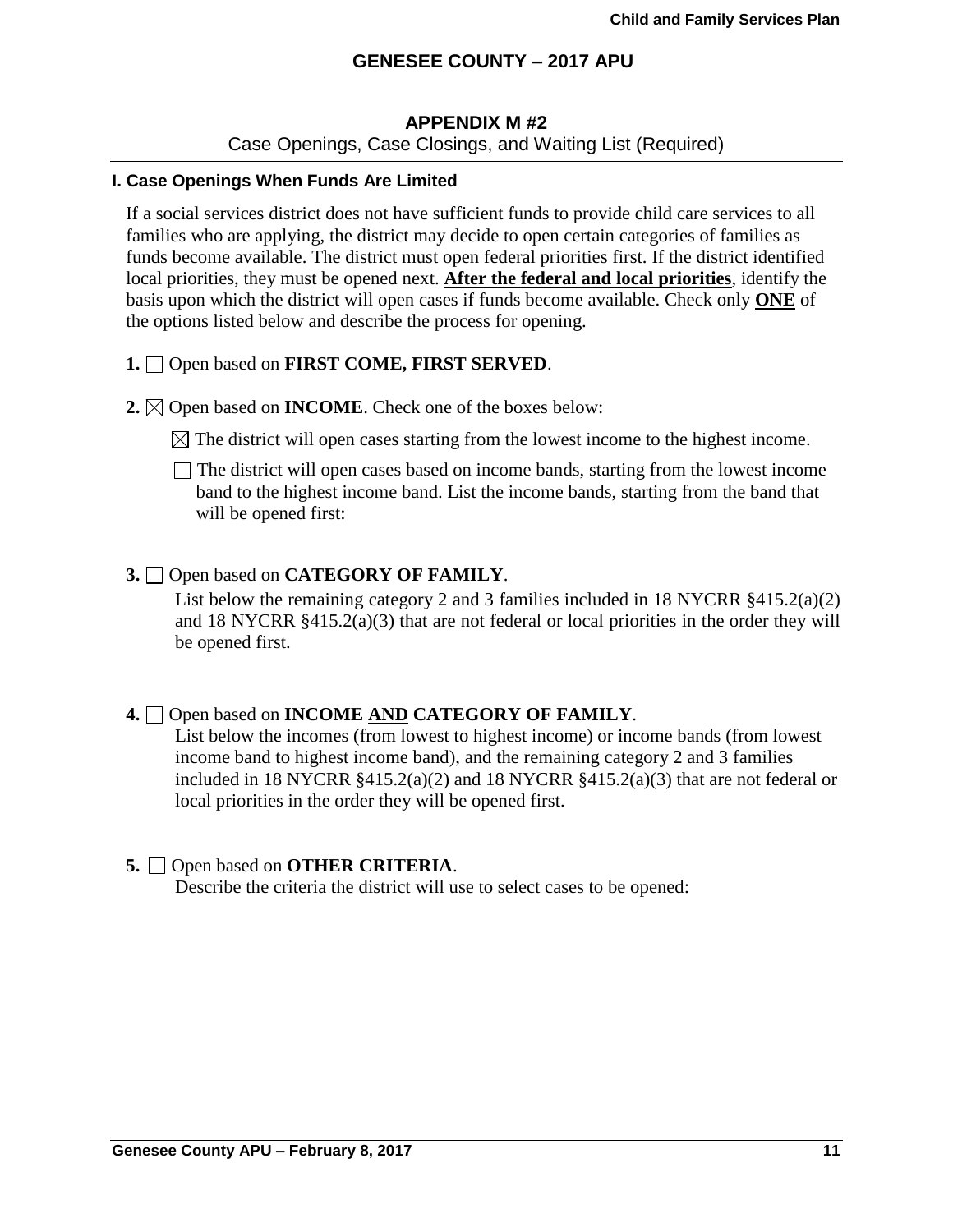#### **II. Case Closings When Sufficient Funds Are Not Available**

 If a social services district does not have sufficient funds to continue to provide child care assistance to all families in its current caseload, the district may decide to discontinue child care assistance to certain categories of families. The district must close federal priorities last. If the district identified local priorities, they must be closed next to last. **After the federal and local priorities**, describe the basis upon which the district will close cases if sufficient funds are not available.

**If no priorities are established beyond the federally mandated priorities** and all funds are committed, case closings for families that are not eligible under a child care guarantee and are not under a federally mandated priority must be based on the length of time they have received services (must choose #1 below).

Check only **one** of the options for closing listed below and describe the process for closing.

- **1.**  $\boxtimes$  Close based on **AMOUNT OF TIME** receiving child care services. Check one of the boxes below:
	- The district will close cases starting from the shortest time receiving child care services to the longest time.
	- $\boxtimes$  The district will close cases starting from the longest time receiving child care services to the shortest time.
- **2.** Close based on **INCOME**.

Check one of the boxes below:

- $\Box$  The district will close cases starting from the highest income to the lowest income.
- $\Box$  The district will close cases based on income bands, starting from the highest income band to the lowest income band. List the income bands starting from the band that will be closed first:
- **3.** Close based on **CATEGORY OF FAMILY**.

List the category 2 and 3 families included in 18 NYCRR §415.2(a) that are not federal or local priorities in the order they will be closed.

**4.** Close based on **INCOME AND CATEGORY OF FAMILY**.

List below the incomes (from the highest to lowest income) or income bands (from the highest income band to the lowest income band), and the category 2 and 3 families included in 18 NYCRR §415.2(a) that are not federal or local priorities in the order they will be closed.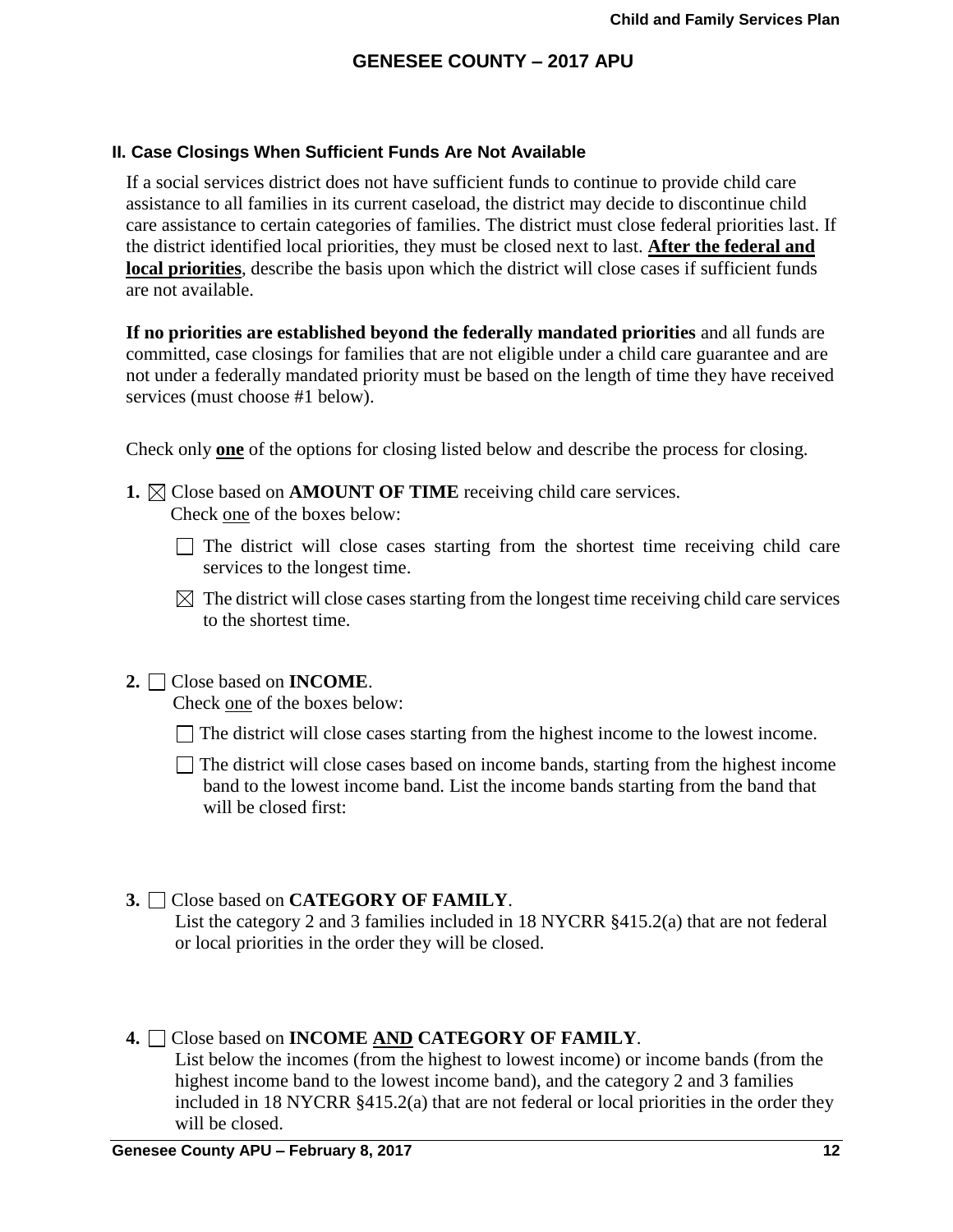## **5.** Close based on **OTHER CRITERIA**.

Describe the criteria the district will use to select cases to be closed:

### **III. Waiting List**

The district will establish a waiting list when there are not sufficient funds to open all eligible cases.

 $\Box$  No.

 $\boxtimes$  Yes.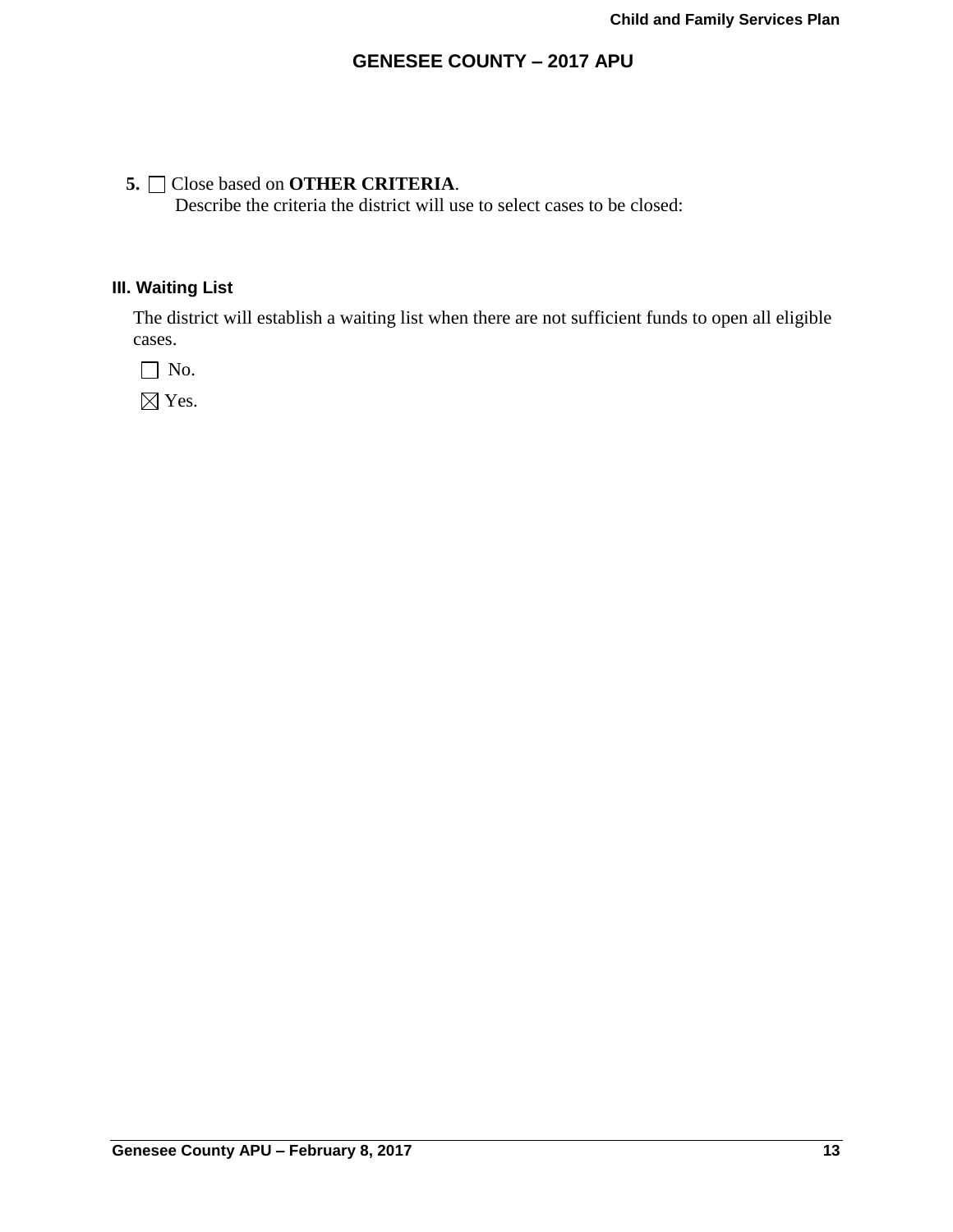### **APPENDIX M #3**

Fraud and Abuse Control Activities and Inspections (Required)

### **I. Fraud and Abuse Control Activities**

**1.** Describe below the criteria the district will use to determine which child care subsidy applications suggest a higher than acceptable risk for fraudulent or erroneous child care subsidy payments in addition to procedures for referring such applications to the district's front-end detection system.

Documents or information provided are inconsistent with application, such as a different name used for signature. Prior history of denial, case closing, or overpayments resulting from an investigation. Application inconsistent with prior case. No absent parent information or information is inconsistent with application.

**2.** Describe the sampling methodology used to determine which cases will require verification of an applicant's or recipient's continued need for child care, including, as applicable, verification of participation in employment, education, or other required activities.

Non-TA daycare will be reviewed by a random sampling on a monthly basis. This averages to approximately 3 cases/month and the review will include the 3 previous months billing. The random sample will be obtained by using the monthly reports received by the Accounting Department.

**3.** Describe the sampling methodology used to determine which providers of subsidized child care services will be reviewed for the purpose of comparing the child care provider's attendance forms for children receiving subsidized child care services with any Child and Adult Care Food Program inspection forms to verify that child care was actually provided on the days listed on the attendance forms.

Child Care providers of subsidized services that participate in the CACFP will be reviewed by random sampling. 10% of these providers will be reviewed on a yearly basis. The review will encompass the two previous months billing. The sampling will be obtained by random selection of one provider from the list.

#### **II. Inspections of Child Care Provider Records and Premises**

The district may choose to make announced or unannounced inspections of the records and premises of any provider/program that provides child care for subsidized children for the purpose of determining whether the child care provider is in compliance with applicable laws and regulations and any additional requirements imposed on such a provider by the social services district per 18 NYCRR §415.4(h)(3).

The district has the right to make inspections *prior to subsidized children receiving care* of any child care provider, including care in a home, to determine whether the child care provider is in compliance with applicable laws and regulations and any additional requirements imposed on such a provider by the district.

The district must report violations of regulations as follows:

 Violations by a licensed or registered child care provider must be reported to the applicable Office of Children and Families (OCFS) Regional Office.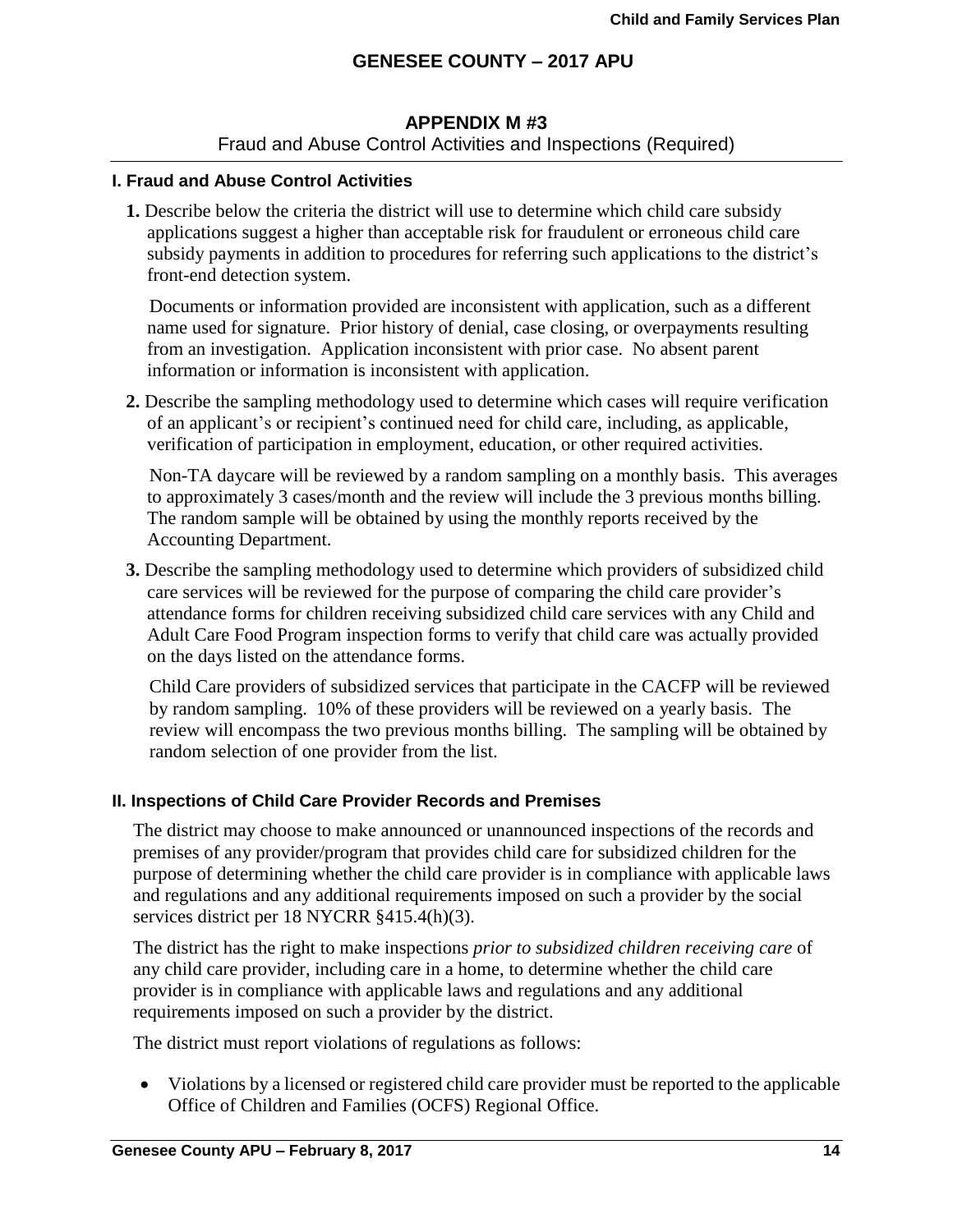Violations by an enrolled or enrolling legally-exempt child care provider must be reported to the applicable Enrollment Agency.

**1.** Does the district choose to make inspections of such child care providers/programs?

 $\times$  No.

- Yes. Provide the details of your inspections plan below.
- **a.** The following *types* of subsidized child care providers/programs are subject to this requirement:

Legally-Exempt Child Care

In-Home

Family Child Care

- Group programs not operating under the auspices of another government agency
- $\Box$  Group programs operating under the auspices of another government agency

Licensed or Registered Child Care

- **Family Day Care**
- Registered School-Age Child Care
- Group Family Day Care
- Day Care Centers
- Small Day Care Centers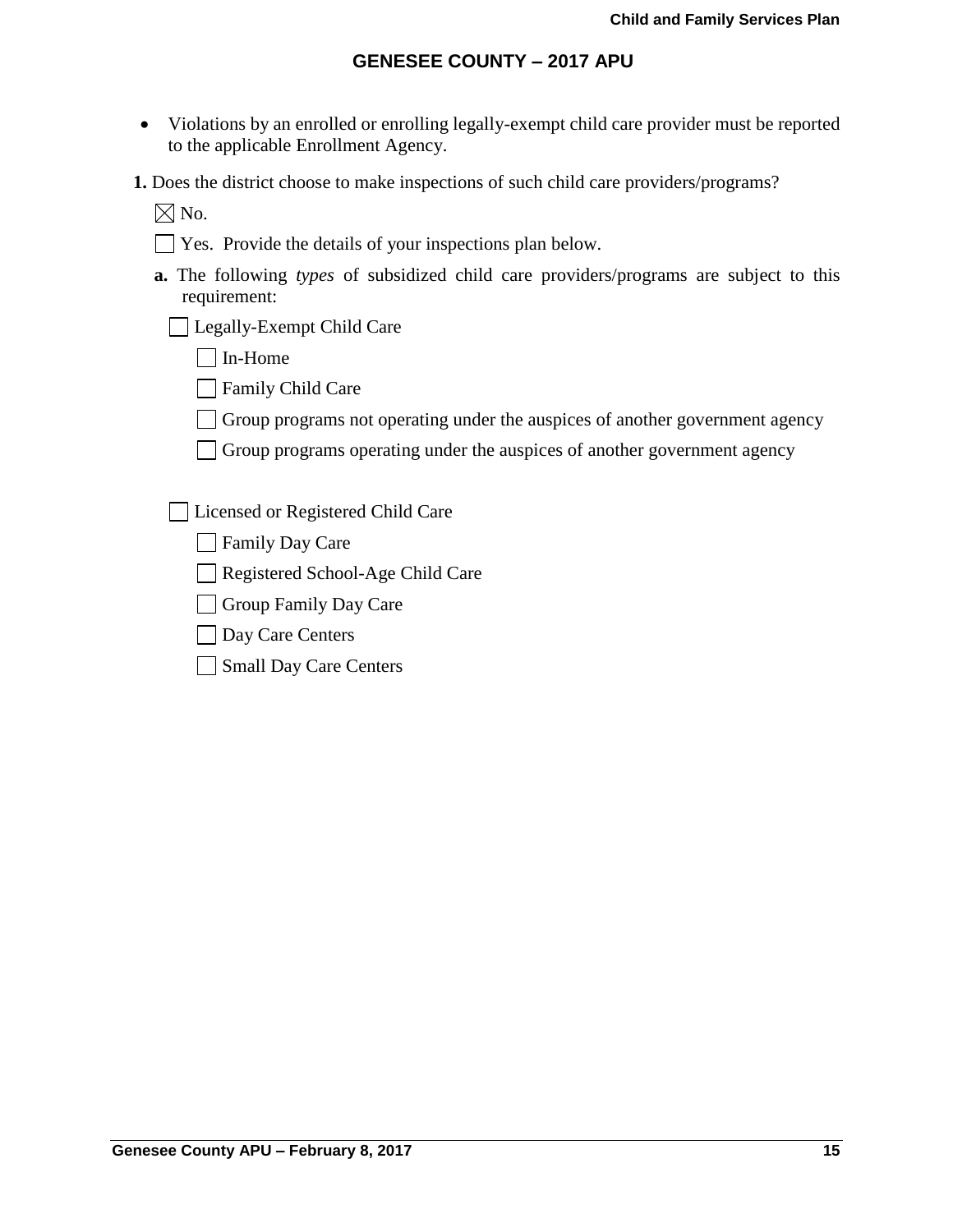#### **APPENDIX N** District Options (Required)

**I.** Districts have some flexibility to administer their child care subsidy programs to meet local needs. Districts must complete Question 1 below. Note that all districts must complete the differential payment rate table in Appendix T.

**1.** The district selects (check one):

 $\Box$  none of the options below  $\boxtimes$  one or more of the options below

- **II.** Districts must check the options that will be included in the district's county plan and complete the appropriate appendix for any option checked below.
	- **1.** The district has chosen to establish funding set-asides for NYSCCBG (complete Appendix O).
	- **2.**  $\boxtimes$  The district has chosen to use Title XX funds for the provision of child care services (complete Appendix P).
	- **3.** The district has chosen to establish additional local standards for child care providers (complete Appendix Q).
	- **4.**  $\boxtimes$  The district has chosen to make payments to child care providers for absences (complete Appendix R).
	- **5.** The district has chosen to make payments to child care providers for program closures (complete Appendix S).
	- **6.** The district has chosen to pay for transportation to and from a child care provider (complete Appendix T).
	- **7.** The district has chosen to pay up to 15% higher than the applicable market rates for licensed or registered child care providers that have been accredited by a nationally recognized child care organization (complete Appendix T).
	- **8.** The district has chosen to pay a differential rate above the required 5%, up to 15% higher than the applicable market rates for child care services during non-traditional hours (complete Appendix T).
	- **9** The district has chosen to pay a differential rate for child care providers caring for children experiencing homelessness above the required differential amount (complete Appendix T).
	- **10.** The district has chosen to pay up to 75% of the enhanced market rate for legally exempt family and in-home child care providers who have completed 10 hours of training, which has been verified by the Legally-Exempt Caregiver Enrollment Agency (complete Appendix T).
	- 11. The district has chosen to pay for child care services while a caretaker who works the second or third shift sleeps (complete Appendix T).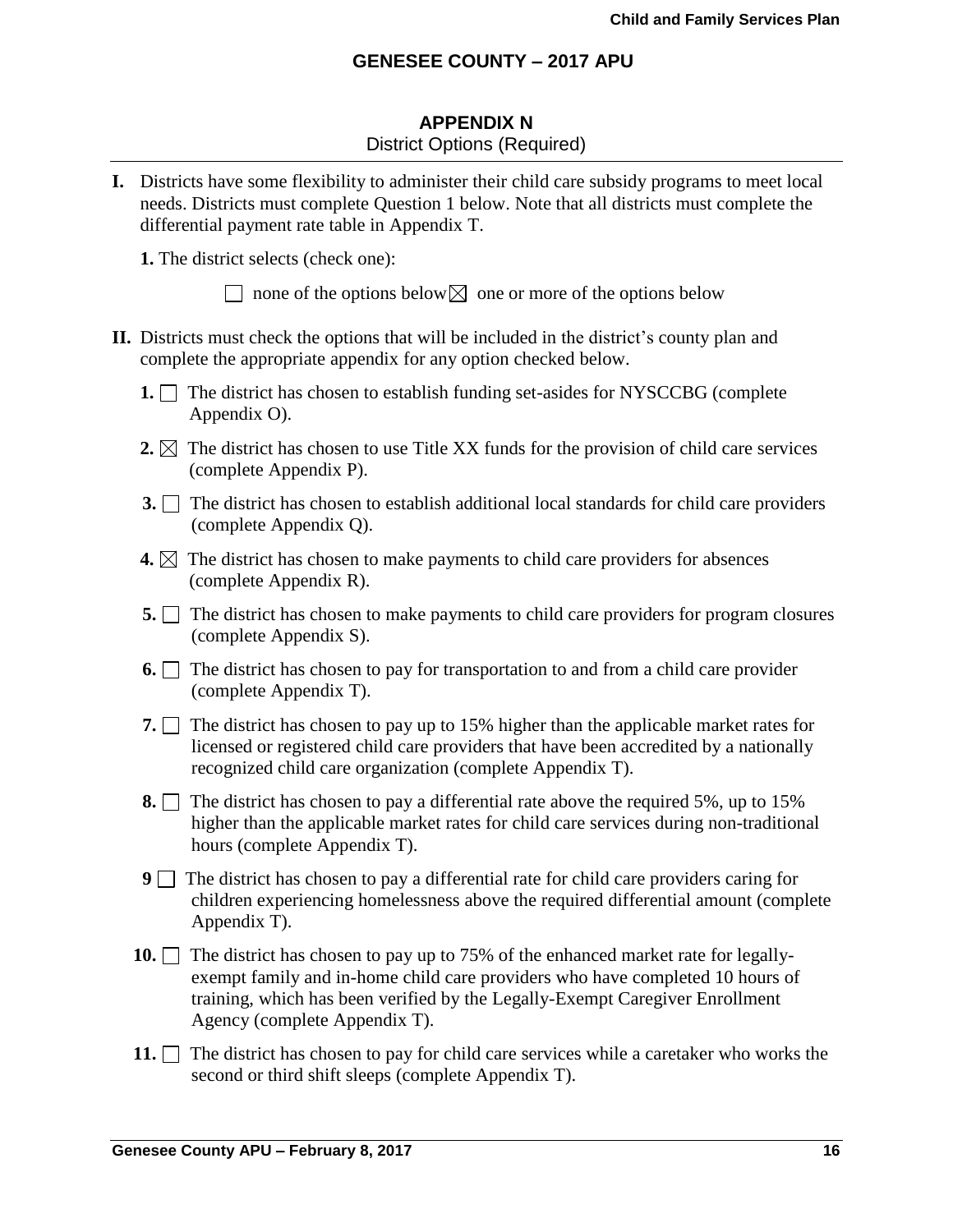- **12.** The district has chosen to make payments to child care providers who provide child care services exceeding 24 consecutive hours (complete Appendix U).
- **13.**  $\boxtimes$  The district has chosen to include 18-, 19- or 20-year-olds in the Child Care Services Unit (complete Appendix U).
- **14.** The district requests a waiver from one or more regulatory provisions. Waivers are limited to those regulatory standards that are not specifically included in law (complete Appendix U).
- **15.**  $\boxtimes$  The district has chosen to pay for breaks in activity for low income families (nonpublic assistance families). Complete Appendix U.
- **16.** The district has chosen to use local equivalent(s) of OCFS required form(s). Prior to using a local equivalent form the district must obtain OCFS, Division of Child Care Services (DCCS) written approval. *Any previous approvals for local equivalent forms will not be carried forward into this county plan. Therefore, any local equivalent forms a district wishes to establish or renew must be included in this plan and will be subject to review and approval by OCFS.*

If the district elects to use the OCFS-6025, *Application for Child Care Assistance,* and makes no changes other than adding the district name and contact information, the district only needs to inform OCFS DCCS that it will be using the OCFS-6025.

List below the names and attach copies of the local equivalent form(s) that the district would like to use.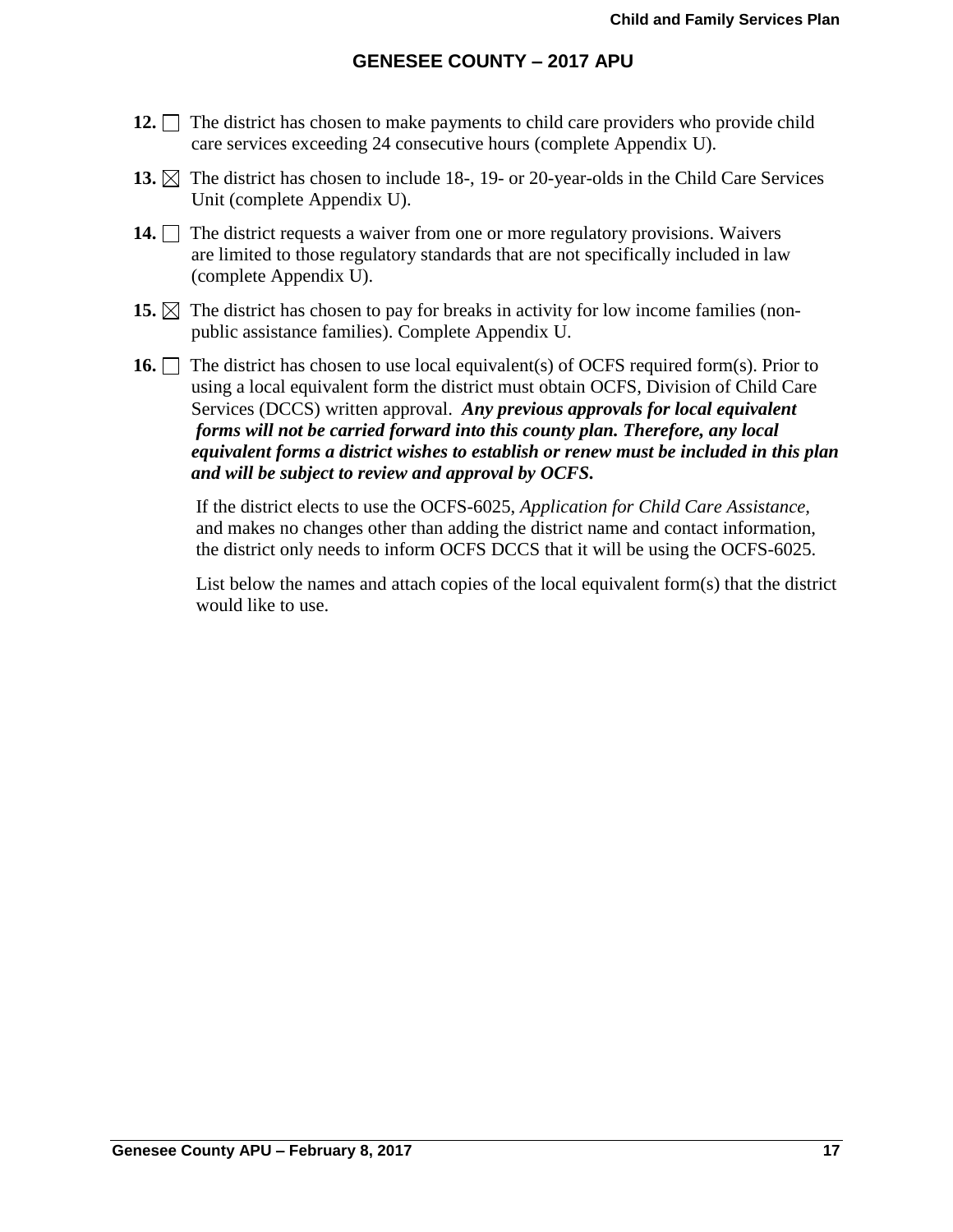## **APPENDIX O**

Funding Set-Asides (Optional)

## **I. Total NYSCCBG Block Grant Amount, Including Local Funds**

| Category: |  |
|-----------|--|
| Category: |  |
| Category: |  |
| Category: |  |
| Category: |  |

**Total Set-Asides (NYSCCBG)** ........................................................................................**\$** 

**1. Describe the rationale behind specific set-aside amounts from the NYSCCBG (e.g., estimated number of children) for each category.**

Category: Description:

Category: Description:

Category: Description:

Category: Description:

#### **II. The following amounts are set aside for specific priorities from the Title XX block grant:**

| Category: |  |
|-----------|--|
|           |  |
| Category: |  |
| Category: |  |

**1. Describe the rationale behind specific amounts set aside from the Title XX block grant (e.g., estimated number of children) for each category.**

Category: Description:

Category: Description:

Category: Description: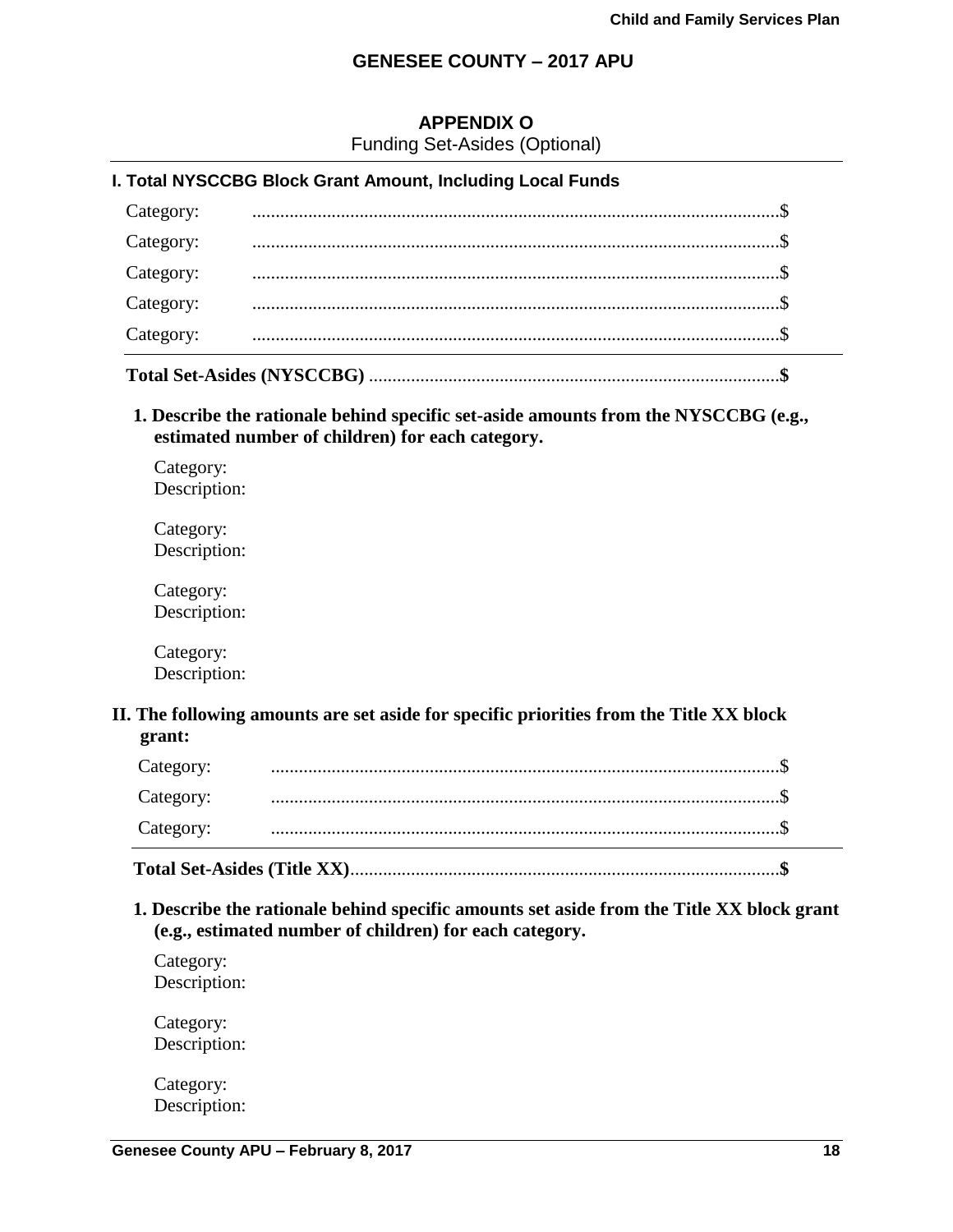## **APPENDIX P** Title XX Child Care (Optional)

| <b>1.</b> Enter the projected total of Title XX expenditures for the plan's duration:       |                                       |     |      |              |                                                                                                                                                                                                                                                                                                                                                                                                                                                                                                       |
|---------------------------------------------------------------------------------------------|---------------------------------------|-----|------|--------------|-------------------------------------------------------------------------------------------------------------------------------------------------------------------------------------------------------------------------------------------------------------------------------------------------------------------------------------------------------------------------------------------------------------------------------------------------------------------------------------------------------|
|                                                                                             |                                       |     |      |              | Indicate the financial eligibility limits (percentage of State Income Standard) your district will<br>apply based on family size. Maximum reimbursable limits are 275% for a family of one or two,<br>255% for a family of three, and 225% for a family of four or more. Districts that are utilizing<br>Title XX funds <i>only</i> for child protective and/or preventive child care services must not enter<br>financial eligibility limits as these services are offered without regard to income. |
| Family Size: (2)                                                                            | $\%$                                  | (3) | $\%$ | (4)          | $\%$                                                                                                                                                                                                                                                                                                                                                                                                                                                                                                  |
| 2. Programmatic Eligibility for Income Eligible Families (Check all that apply.)            |                                       |     |      |              |                                                                                                                                                                                                                                                                                                                                                                                                                                                                                                       |
| Title XX:                                                                                   | employment                            |     |      |              | education/training                                                                                                                                                                                                                                                                                                                                                                                                                                                                                    |
|                                                                                             | seeking employment                    |     |      | $\mathbf{L}$ | illness/incapacity                                                                                                                                                                                                                                                                                                                                                                                                                                                                                    |
|                                                                                             | homelessness                          |     |      |              | domestic violence                                                                                                                                                                                                                                                                                                                                                                                                                                                                                     |
|                                                                                             | emergency situation of short duration |     |      |              |                                                                                                                                                                                                                                                                                                                                                                                                                                                                                                       |
|                                                                                             |                                       |     |      |              | participating in an approved substance abuse treatment program                                                                                                                                                                                                                                                                                                                                                                                                                                        |
| <b>3.</b> Does the district apply any limitations to the programmatic eligibility criteria? |                                       |     |      |              |                                                                                                                                                                                                                                                                                                                                                                                                                                                                                                       |
| $\Box$ No<br>$\bigcap$ Yes                                                                  |                                       |     |      |              |                                                                                                                                                                                                                                                                                                                                                                                                                                                                                                       |
| (See Technical Assistance #1 for information on limiting eligibility.)                      |                                       |     |      |              |                                                                                                                                                                                                                                                                                                                                                                                                                                                                                                       |
| If yes, describe eligibility criteria:                                                      |                                       |     |      |              |                                                                                                                                                                                                                                                                                                                                                                                                                                                                                                       |
| 4. Does the district prioritize certain eligible families for Title XX funding?             |                                       |     |      |              |                                                                                                                                                                                                                                                                                                                                                                                                                                                                                                       |
| Yes<br>$\Box$ No                                                                            |                                       |     |      |              |                                                                                                                                                                                                                                                                                                                                                                                                                                                                                                       |
| If yes, describe which families will receive priority:                                      |                                       |     |      |              |                                                                                                                                                                                                                                                                                                                                                                                                                                                                                                       |
|                                                                                             |                                       |     |      |              | 5. Does the district use Title XX funds for child care for open child protective services cases?                                                                                                                                                                                                                                                                                                                                                                                                      |
| N <sub>o</sub><br>$\boxtimes$ Yes                                                           |                                       |     |      |              |                                                                                                                                                                                                                                                                                                                                                                                                                                                                                                       |
|                                                                                             |                                       |     |      |              | 6. Does the district use Title XX funds for child care for open child preventive services cases?                                                                                                                                                                                                                                                                                                                                                                                                      |
| $\boxtimes$ Yes<br>N <sub>o</sub>                                                           |                                       |     |      |              |                                                                                                                                                                                                                                                                                                                                                                                                                                                                                                       |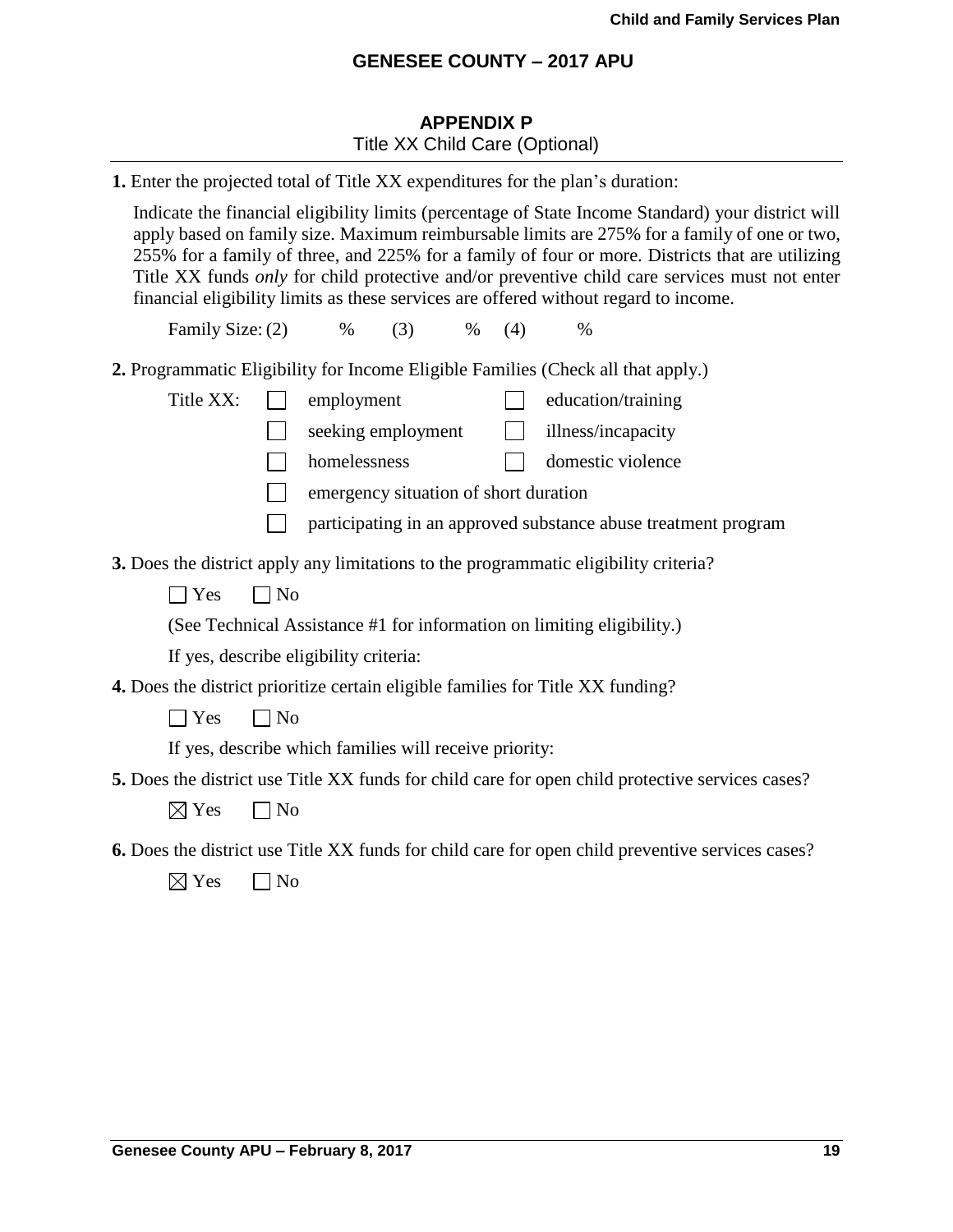## **APPENDIX Q**

#### Additional Local Standards for Child Care Providers (Optional)

**I.** The district may propose local standards in addition to the State standards for legally-exempt providers who will receive child care subsidies issued by the district. This appendix must be completed for **each** additional local standard that the district wants to implement.

The district must coordinate with the local Enrollment Agency, including, but not limited to:

- Informing the Enrollment Agency of the intent to request an additional standard.
- Developing the stepwise process referenced in Question 5.
- Ensuring that no significant burden of work shall be incurred by the Enrollment Agency as a result of the additional local standard, unless such work is addressed in a separate contract or a formal agreement is in place, which are referenced in Question 3.
- Sharing any consent/release form that may be required.
- Keeping the Enrollment Agency informed of the approval status.
- **1.** Check or describe in the space provided below the additional local standards that will be required of child care providers/programs.

| $\Box$ Verification, using the district's local records, that the provider has given the |
|------------------------------------------------------------------------------------------|
| caretaker complete and accurate information regarding any report of child abuse or       |
| maltreatment in which he or she is named as an indicated subject                         |

|  |  |  | $\Box$ Local criminal background check |  |
|--|--|--|----------------------------------------|--|
|--|--|--|----------------------------------------|--|

Require providers caring for subsidized children for 30 or more hours a week participate in the Child and Adult Care Food Program (CACFP). *Note that districts are required to notify the Enrollment Agency, using the OCFS-2114, District Notification to Legally-Exempt Caregiver Enrollment Agency, of all providers on the referral list for whom the requirement is "not applicable."*

 $\Box$  Site visits by the district

|  |  |  | $\Box$ Other (please describe): |
|--|--|--|---------------------------------|
|--|--|--|---------------------------------|

**2.** Check below the type of child care program to which the additional local standard will apply and indicate the roles of the persons to whom it will apply in cases where the standard is person-specific.

□ Legally-exempt family child care program. Check all that apply.

| $\Box$ Provider | <b>Provider's Employee</b>                         | $\Box$ Provider's Volunteer |
|-----------------|----------------------------------------------------|-----------------------------|
|                 | $\Box$ Provider's household member age 18 or older |                             |

|          | $\Box$ Legally-exempt in-home child care program. Check all that apply. |                             |
|----------|-------------------------------------------------------------------------|-----------------------------|
| Provider | $\Box$ Provider's Employee                                              | $\Box$ Provider's Volunteer |

| $\Box$ Legally-exempt group provider/program not operating under the auspices of another                                                                                                                                                                                                                                    |  |
|-----------------------------------------------------------------------------------------------------------------------------------------------------------------------------------------------------------------------------------------------------------------------------------------------------------------------------|--|
| government agency. Check all that apply.                                                                                                                                                                                                                                                                                    |  |
| $\Box$ n $\cdots$ $\cdots$<br>$\Box$ n $\Box$ n $\Box$ n $\Box$ n $\Box$ n $\Box$ n $\Box$ n $\Box$ n $\Box$ n $\Box$ n $\Box$ n $\Box$ n $\Box$ n $\Box$ n $\Box$ n $\Box$ n $\Box$ n $\Box$ n $\Box$ n $\Box$ n $\Box$ n $\Box$ n $\Box$ n $\Box$ n $\Box$ n $\Box$ n $\Box$ n $\Box$ n $\Box$ n $\Box$ n $\Box$ n $\Box$ |  |

Provider/Director Provider's Employee Provider's Volunteer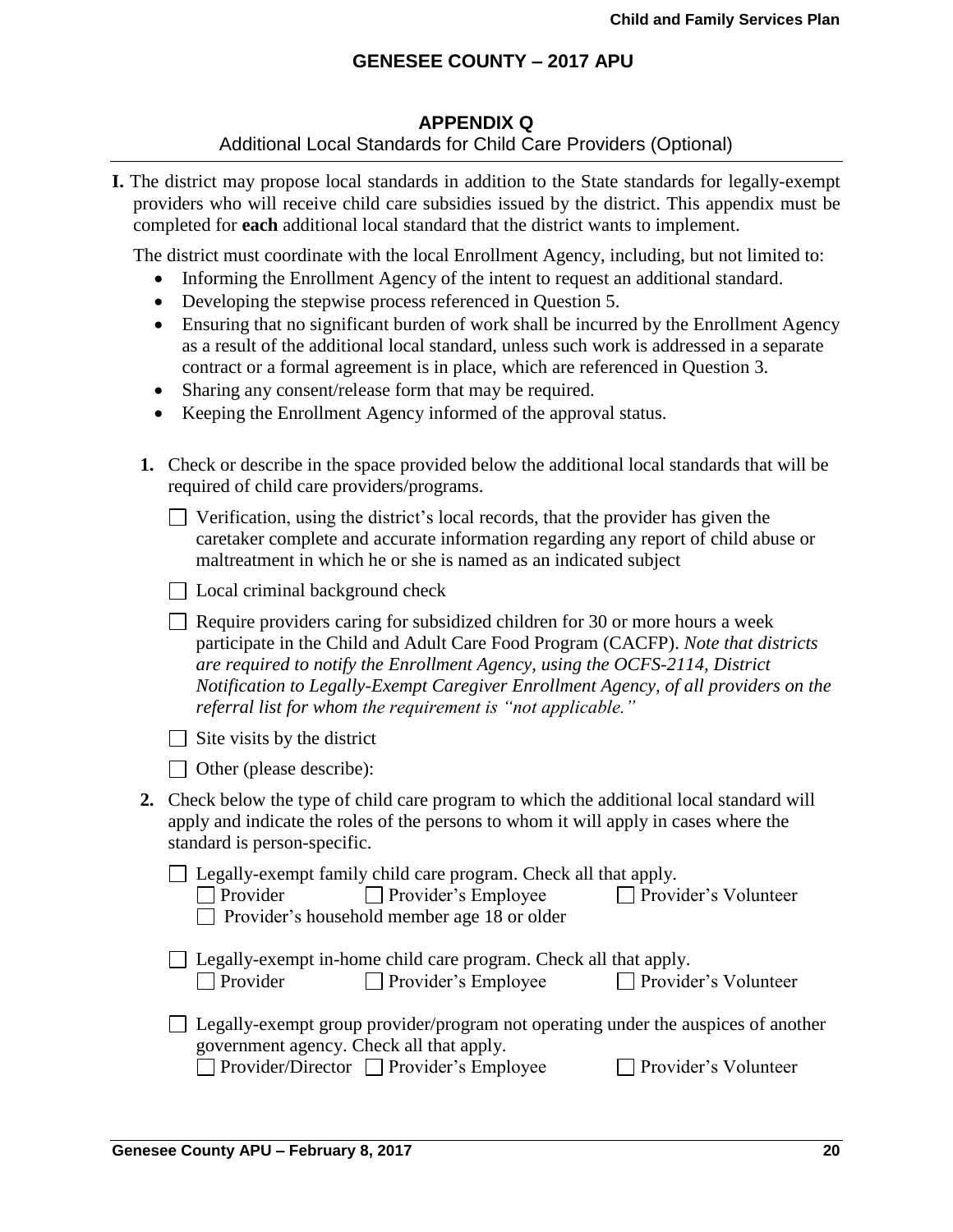$\Box$  Legally-exempt group provider/program operating under the auspices of another government or tribal agency. Check all that apply.

 $\Box$  Provider/Director  $\Box$  Provider's Employee  $\Box$ 

| Provider's Volunteer |  |  |
|----------------------|--|--|
|                      |  |  |
|                      |  |  |

2a. Exceptions:There may be instances when the district may be unable to enact the additional standard, such as, the applicable person may reside outside of the district's jurisdiction, or the site of care may not be located within the district. In such cases, the district may create an exception to the applicability stated above.

**Note:** *The Child Care Facility System cannot track such exceptions and, therefore, the district remains responsible for notifying the applicable Enrollment Agency, using the OCFS-2114, District Notification to Legally-Exempt Caregiver Enrollment Agency, that an additional standard is "not applicable" to the specific provider/person named on the referral list*.

Place a check mark below to show any exception to the applicability of this Local Additional Standard to programs or roles previously identified.

- a. The district will not apply this additional local standard when the applicable person *resides* outside of the subsidy-paying district.
- b. The district will not apply this additional local standard when the *program's site of care is located outside* of the subsidy-paying district.
- c. The district will not apply this additional local standard when *the informal provider is younger than 18 years* of age.
- **3.** Districts are responsible for implementation of the additional local standard unless they have a formal agreement or contract with another organization. Check the organization that will be responsible for the implementation of the additional local standard.
	- $\Box$  Local social services staff Provide the name of the unit and contact person:
	- $\Box$  Contracted agency

Provide the name of the agency and contact person:

**4.** Are there any fees or other costs associated with the additional local standard?

 $\Box$  Yes  $\Box$  No

**Note:** *Costs associated with the additional local standard cannot be passed on to the provider.*

**5.** Describe, in chronological order, the steps for conducting the additional local standard. Include how the district will retrieve referrals from CCFS, communicate with providers and other applicable persons, determine compliance with the additional local standard, inform the Enrollment Agency whether the additional local standard has been "met," "not met", or is "not applicable", and monitor its timeliness. Include all agencies involved and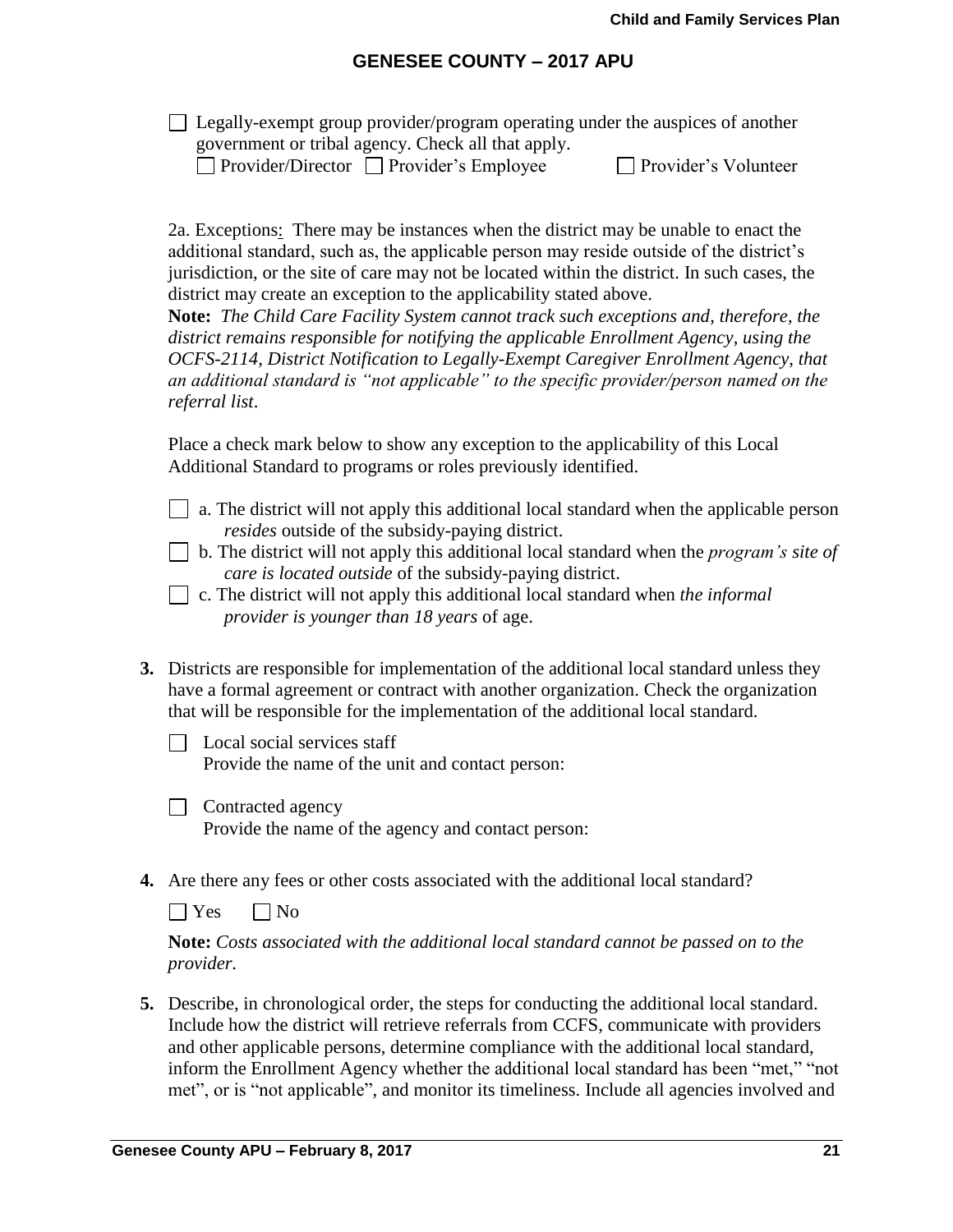their roles. Note that the district's procedures must be in accordance with 12-OCFS- $LCM-01$ .

- **6.** Indicate how frequently the additional local standard will be applied. Answer both questions.
	- a. The Standard will be applied:
		- i. At initial enrollment and re-opening
		- ii. At each re-enrollment
	- b. The district will assess compliance with the additional local standard:
		- i. *During the enrollment review period*, and, the district will notify the Enrollment Agency of the results within 25 days from the E-Notice referral date.
		- ii. *During the 12-month enrollment period,* and, the district will notify the Enrollment Agency of the results promptly. Note that this option is always applicable to an additional local standard requiring participation in CACFP.
- **7.** Describe the justification for the additional local standard in the space below.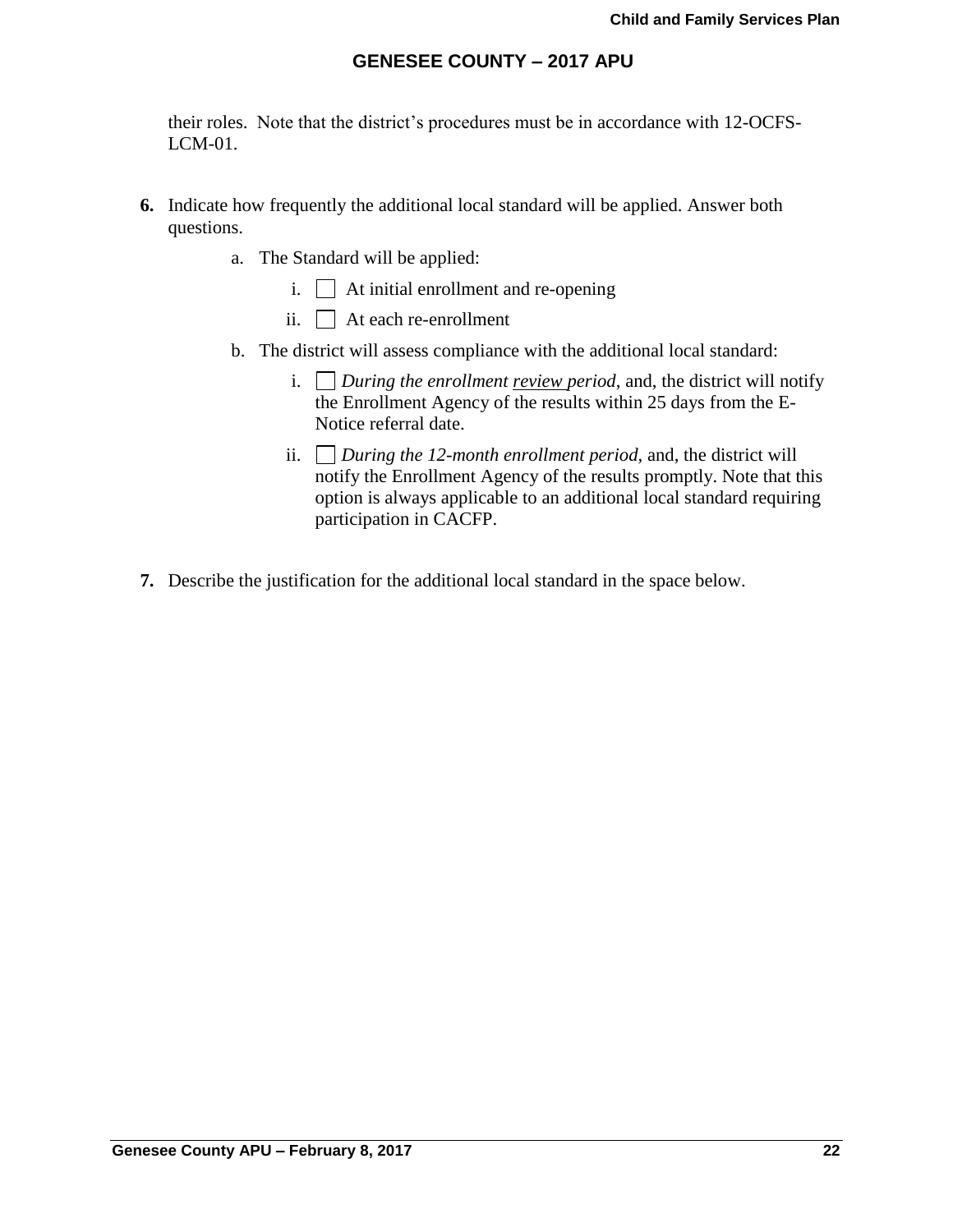## **APPENDIX R**

Payment to Child Care Providers for Absences (Optional)

**1.** The following providers are eligible for payment for absences (check all that are eligible):

 $\boxtimes$  Day Care Center  $\Box$  Legally-Exempt Group

 $\boxtimes$  Group Family Day Care  $\boxtimes$  School-Age Child Care

 $\boxtimes$  Family Day Care

**2.** Our district will only pay for absences to providers with which the district has a contract or letter of intent.

 $\boxtimes$  Yes  $\Box$  No

**3.** Base period (check one):  $\Box$  3 months  $\Box$  6 months

**4.** Number of absences allowed during base period:

| <b>Period</b> | <b>Routine Limits</b><br>(# of days) | <b>Extenuating</b><br><b>Circumstances</b><br># of days) | <b>Total Number of</b><br><b>Absences Allowed</b><br>$#$ of days) |
|---------------|--------------------------------------|----------------------------------------------------------|-------------------------------------------------------------------|
| In a month    |                                      |                                                          | 12                                                                |
| Base period   |                                      |                                                          | 12                                                                |

**5.** List reasons for absences for which the district will allow payment:

Child illness and/or parent illness

**6.** List any limitations on the above providers' eligibility for payment for absences:

 If the parent/child need child care and the Provider is unwilling and/or unable to provide child care.

**Note:** *Legally-exempt family child care and in-home child care providers are not eligible to receive payment for absences.*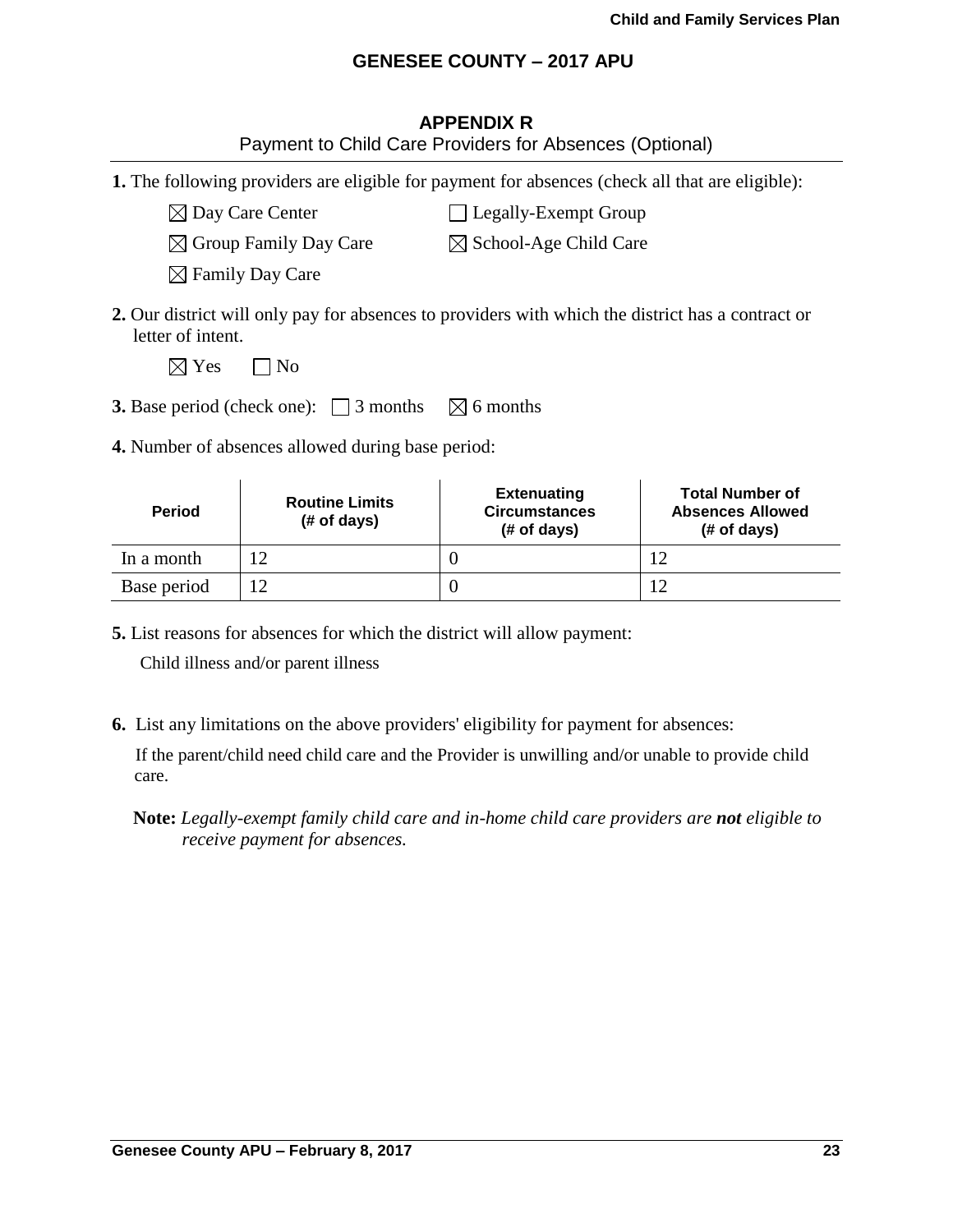## **APPENDIX S**

| Payment to Child Care Providers for Program Closures (Optional) |  |
|-----------------------------------------------------------------|--|
|-----------------------------------------------------------------|--|

**1.** The following providers are eligible for payment for program closures:

| □ Day Care Center | □ Legally-Exempt Group |
|-------------------|------------------------|
|-------------------|------------------------|

| Group Family Day Care | School-Age Child Care |
|-----------------------|-----------------------|
|-----------------------|-----------------------|

**□ Family Day Care** 

**2.** The district will only pay for program closures to providers with which the district has a contract or letter of intent.

| $\tilde{\phantom{a}}$ | ง∩<br>L. |
|-----------------------|----------|
|-----------------------|----------|

- **3.** Enter the number of days allowed for program closures (maximum allowable time for program closures is five days).
- **4.** List the allowable program closures for which the district will provide payment.
	- **Note:** *Legally-exempt family child care and in-home child care providers are not allowed to be reimbursed for program closures.*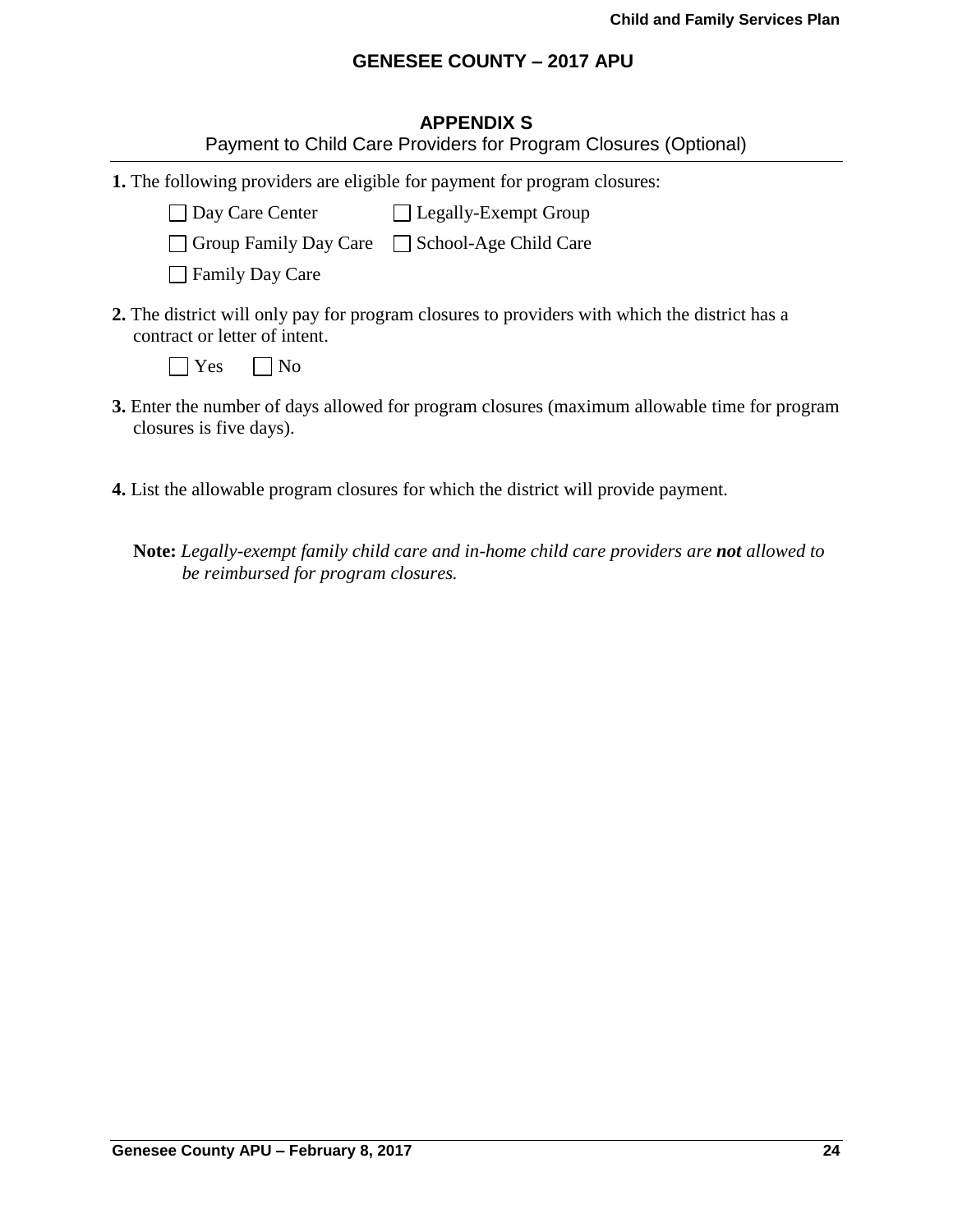## **APPENDIX T**

Transportation, Differential Payment Rates, Enhanced Market Rate for Legally-Exempt Family and In-Home Providers, and Sleep (Optional)

### **I. Transportation**

**1.** Describe any circumstances and limitations the district will use to reimburse for transportation. Include what type of transportation will be reimbursed (public and/or private) and how much your district will pay (per mile or trip). Note that if the district is paying for transportation, the Program Matrix in the Welfare Management System (WMS) should reflect this choice.

 $\times$  No

Yes, describe:

## **II. Differential Payment Rates**

**1.** Districts must complete the Differential Payment Rate Percent (%) column in the table below for each of the four (4) differential payment rate categories. For the two (2) categories that require a state minimum five percent (5%) differential payment rate, the district must enter "5%" or, if it chooses, a higher rate up to 15%.

The other two (2) differential payment rate categories in the table below are optional. If the district chooses not to set differential payment rates, the district must enter zero. If the district chooses to set a differential payment rate, enter the appropriate percentage up to 15 percent (15%). Note that if the district selects a differential payment rate for nationally accredited programs, then that rate must be in the range of five percent (5%) to 15 percent  $(15\%)$ .

| <b>Differential Payment Rate Category</b>          | <b>Differential</b><br><b>Payment Rate</b><br>Percent $(\% )$ | <b>Instructions for Differential</b><br>Payment Rate Percent (%)<br>Column |
|----------------------------------------------------|---------------------------------------------------------------|----------------------------------------------------------------------------|
| Homelessness: Licensed and Registered<br>Providers | 5%                                                            | Enter a percentage $(\%): 5\%$ to<br>15%. (Must enter at least 5%)         |
|                                                    |                                                               |                                                                            |
| State required minimum of 5%                       |                                                               |                                                                            |
| Homelessness: Legally-Exempt Providers             |                                                               | Enter $0\%$ or a percentage $(\%)$                                         |
|                                                    | $0\%$                                                         | up to $15%$ .                                                              |
| <b>Non-traditional Hours: All Providers</b>        |                                                               | Enter a percentage $(\%): 5\%$ to                                          |
| State required minimum of 5%                       | 5%                                                            | 15%. (Must enter at least 5%)                                              |
| Nationally Accredited Programs: Licensed           |                                                               | Enter 0% or a percentage $(\%)$                                            |
| and Registered Providers                           | 0%                                                            | from $5\%$ to $15\%$ .                                                     |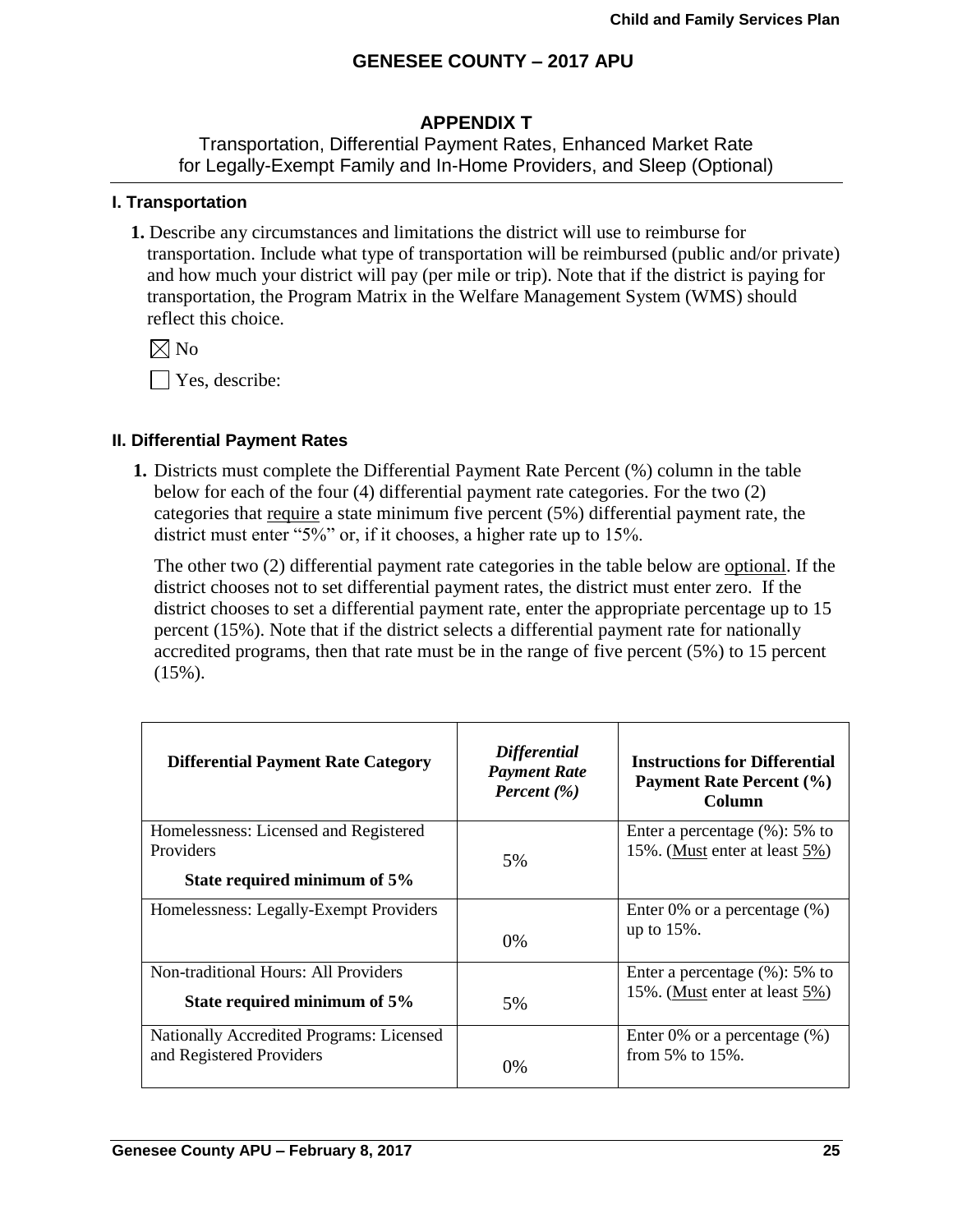**2.** Payments may not exceed 25% above market rate. However, if your district wants to establish a payment rate that is more than 15% above the applicable market rate, describe below why the 25% maximum is insufficient to provide access within the district to accredited programs or care provided during non-traditional hours and/or care provided to children experiencing homelessness.

### **III. Enhanced Market Rate for Legally-Exempt Family and In-Home Child Care Providers**

**1.** Indicate if the district is electing to establish a payment rate that is in excess of the enhanced market rate for legally-exempt family and in-home child care providers who have completed 10 or more hours of training annually and the training has been verified by the legally-exempt caregiver enrollment agency.

 $\boxtimes$  No.

 $\Box$  Yes. Indicate percent, not to exceed 75% of the child care market rate established for registered family day care.

### **IV. Sleep**

- **1.** The following describes the standards the district will use to evaluate whether to pay for child care services while a caretaker that works a second or third shift sleeps, as well as any limitations pertaining to payment:
- **2.** Indicate the number of hours allowed by your district per day (maximum number of hours allowed is eight).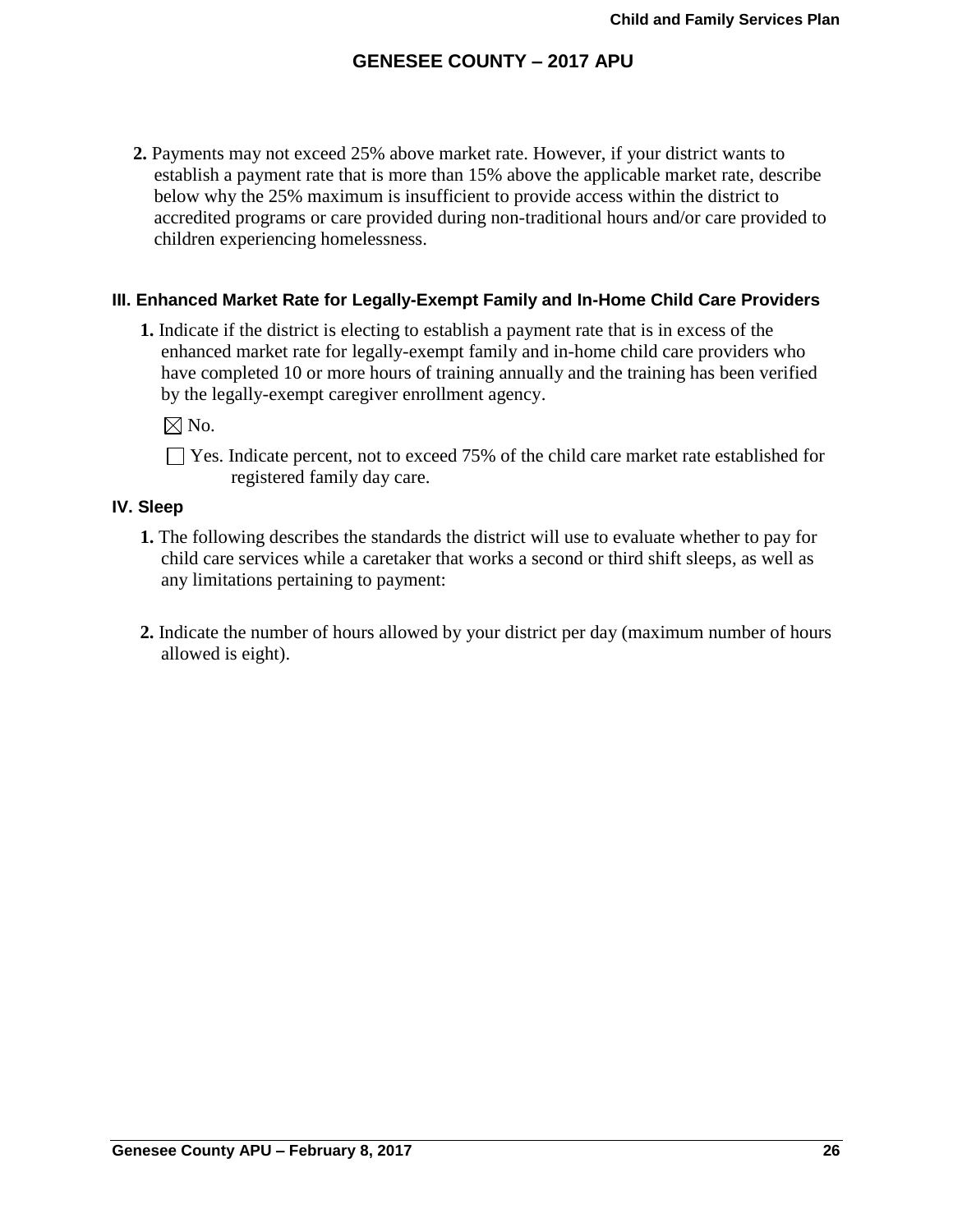### **APPENDIX U**

Child Care Exceeding 24 Hours, Child Care Services Unit, Waivers, and Breaks in Activities (Optional)

#### **I. Child Care Exceeding 24 Hours**

**1.** Child care services may exceed 24 consecutive hours when such services are provided on a short-term emergency basis or in other situations where the caretaker's approved activity necessitates care for 24 hours on a limited basis. Check below under what circumstances the district will pay for child care exceeding 24 hours.

 $\Box$  On a short-term or emergency basis

- $\Box$  The caretaker's approved activity necessitates care for 24 hours on a limited basis
- **2.** Describe any limitations on the payment of child care services that exceed 24 consecutive hours.

### **II. Child Care Services Unit (CCSU)**

**1.** Indicate below if your district will include 18-, 19-, or 20-year-olds in the CCSU for determining family size and countable family income.

**a.** The district will include the following in the CCSU (check all that apply).

| $\Box$ 18-year-olds | $\Box$ 19-year-olds | $\Box$ 20-year-olds |
|---------------------|---------------------|---------------------|
|                     |                     |                     |

 **b.** The district will only include the following in the CCSU when it will benefit the family (check all that apply)

**OR**

- $\boxtimes$  18-year-olds 19-year-olds 20-year-olds
- **2.** Describe the criteria your district will use to determine whether or not 18-, 19-, or 20-year olds are included in the CCSU.

 Genesee County elects to include 18-year-olds in the CCSU; the 18 year-old is a member of the household, attending school and/or working and it benefits the family.

#### **III. Waivers**

**1.** Districts have the authority to request a waiver of any regulatory provision that is nonstatutory. Describe and justify why your district is requesting a waiver.

#### **IV. Breaks in Activities**

**1.** Districts may pay for child care services for low-income families during breaks in activities either for a period not to exceed two weeks or for a period not to exceed four weeks when child care arrangements would otherwise be lost and the subsequent activity is expected to begin within that period. If your district will pay for breaks in activities, indicate below for how long of a break that the district will pay for (check one):

 $\boxtimes$  Two weeks  $\Box$  Four weeks